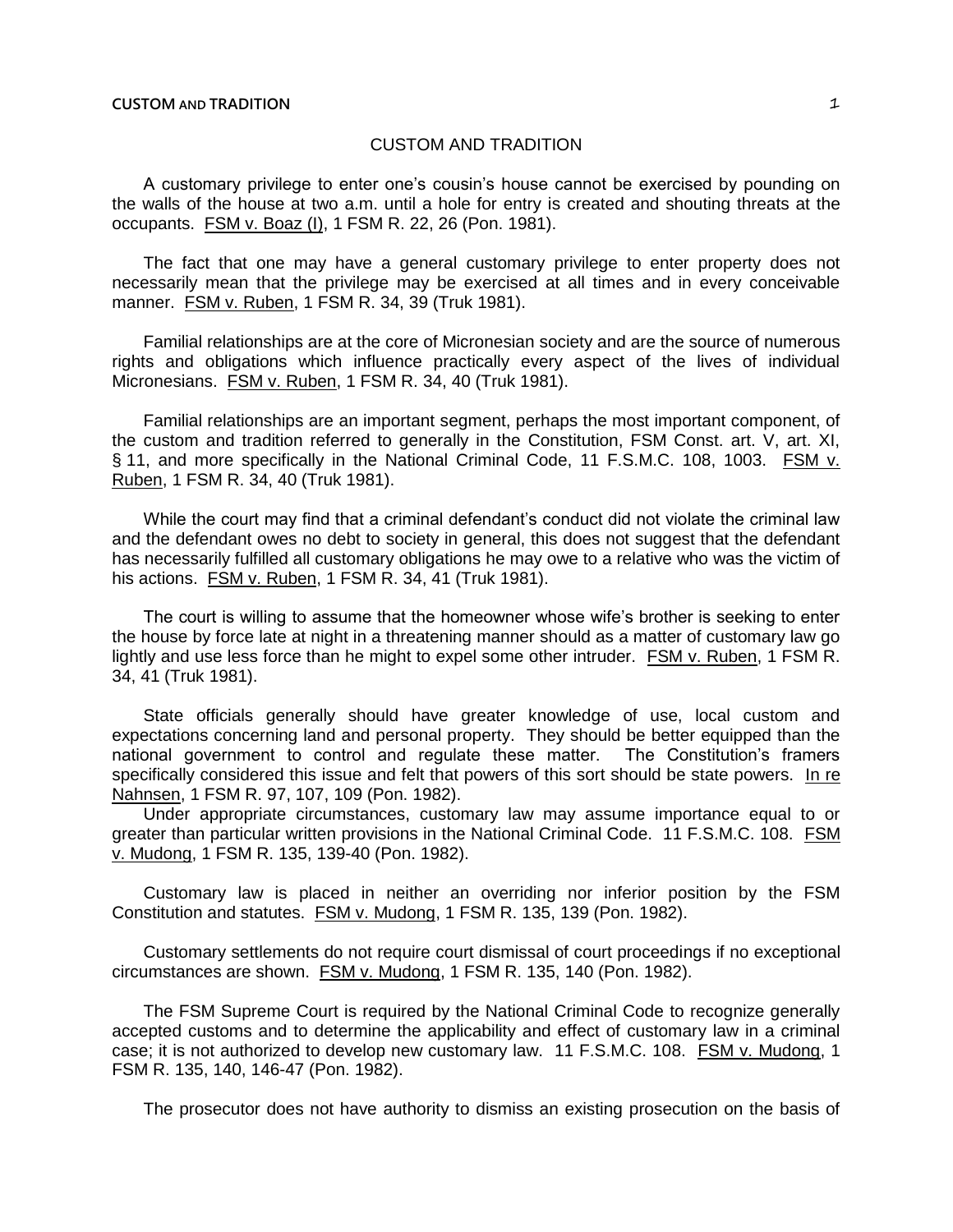customary law, but the court does have power to respond to a prosecutorial suggestion for dismissal because of customary considerations. FSM v. Mudong, 1 FSM R. 135, 141 (Pon. 1982).

The burden of proof is on a defendant to establish effect of customary law; the effect of customary apology ceremony on court proceedings is not self-evident. 11 F.S.M.C. 108(3). FSM v. Mudong, 1 FSM R. 135, 141-43.

Customary law and the constitutional legal system perform different roles; they may mutually support each other. Neither system controls the other. FSM v. Mudong, 1 FSM R. 135, 145 (Kos. 1982).

Custom is more properly considered during sentencing than at other stages of a criminal prosecution. FSM v. Mudong, 1 FSM R. 135, 147-48 (Pon. 1982).

The constitutional government seeks not to override custom but to work in cooperation with the traditional system in an atmosphere of mutual respect. In re Iriarte (II), 1 FSM R. 255, 271 (Pon. 1982).

When no custom is established by a preponderance of the evidence that the vile phrases used are sufficient provocation for a serious attack on the speaker, that alleged custom will not be considered in determining the criminal culpability of the person who attacks the one who has used vile phrases. FSM v. Raitoun, 1 FSM R. 589, 591-92 (Truk 1984).

The Major Crimes Clause, with its admonition to Congress to have due regard for local custom and tradition, unmistakably reflects awareness of the framers that Congress would be empowered under this clause to regulate crimes that would require consideration of local custom and tradition. Tammow v. FSM, 2 FSM R. 53, 57 (App. 1985).

Even where the parties have not asserted that any principle of custom or tradition applies, the court has an obligation of its own to consider custom and tradition. Semens v. Continental Air Lines, Inc. (I), 2 FSM R. 131, 140 (Pon. 1985).

Where the business activities which gave rise to the lawsuit are not of a local or traditional nature, and the work setting and the work itself are of a markedly non-local, international character, the court need not conduct an intense search for applicable customary laws and traditional rules when none have been brought to its attention by the parties. Semens v. Continental Air Lines, Inc. (I), 2 FSM R. 131, 140 (Pon. 1985).

Customary and traditional practices within a state should be considered in determining whether the people of that state would expect their state government to be immune from court action. Panuelo v. Pohnpei (I), 2 FSM R. 150, 159 (Pon. 1986).

Defendants are not within the coverage of FSM Constitution article V, section 1, preserving "the role or function of a traditional leader as recognized by custom and tradition," simply by virtue of their status as municipal police officers. Teruo v. FSM, 2 FSM R. 167, 172 (App. 1986).

Whether interference with the efforts of a non-FSM citizen engaged in business within the Federated States of Micronesia is an abuse of process is not an issue which may be resolved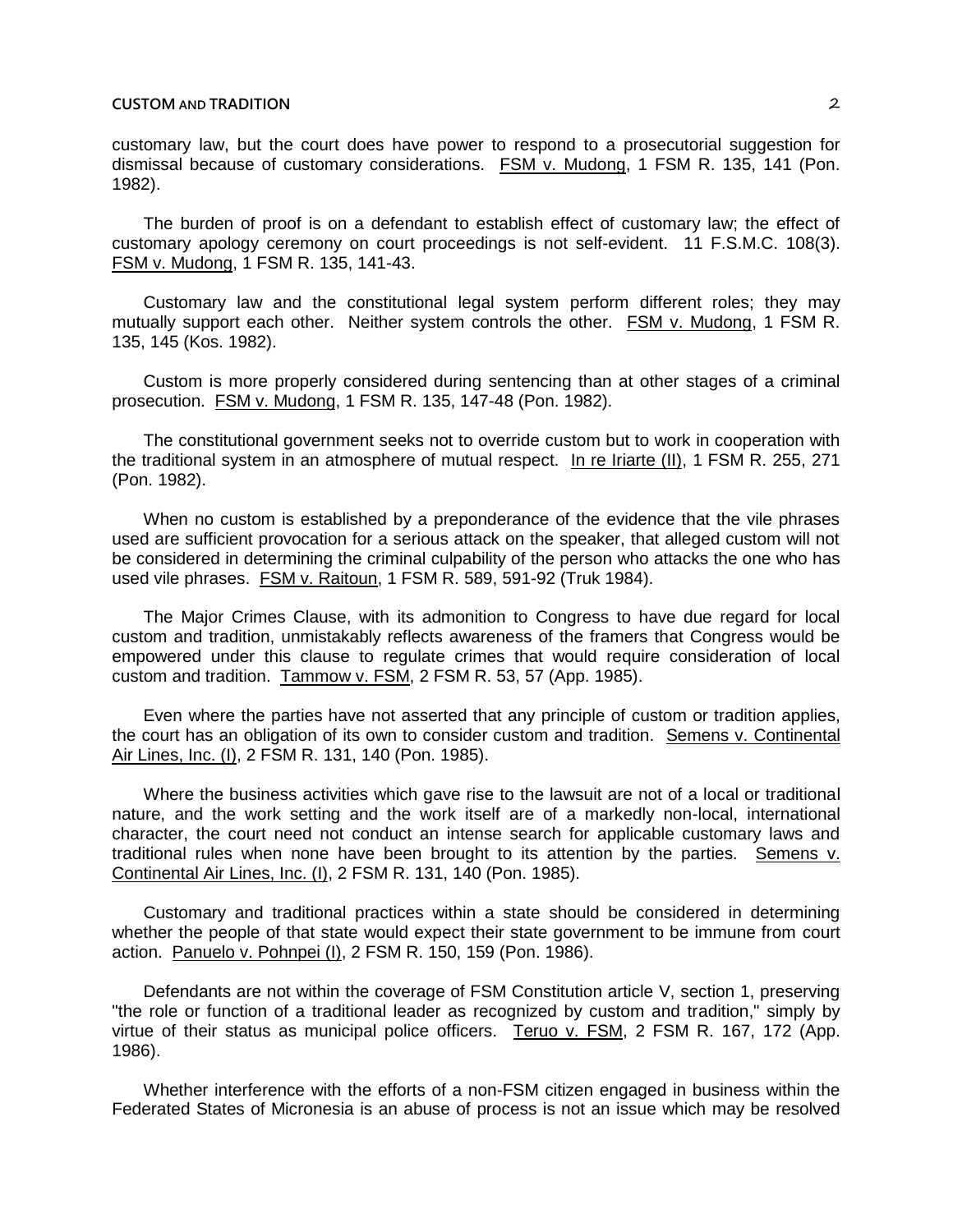by reference to traditional or customary principles. Mailo v. Twum-Barimah, 2 FSM R. 265, 268 (Pon. 1986).

An agreement between the FSM National Government and operators of a United States fishing vessel in an attempt to terminate court proceedings, is not the kind of matter that historically came within principles of custom and tradition. FSM v. Ocean Pearl, 3 FSM R. 87, 91 (Pon. 1987).

In a case of first impression concerning national employment contracts, when no party points to applicable customary principles of law or traditional values, the FSM Supreme Court looks to the common law in other jurisdictions to assist in developing legal principles suitable for Micronesia. Falcam v. FSM Postal Serv., 3 FSM R. 112, 120 (Pon. 1987).

In a case in which the defendant proposes a standard of requiring clear and convincing evidence in civil conspiracy cases rather than a preponderance based upon conditions, customs and traditions in Micronesia, it is incumbent upon him to establish such conditions by evidence, because the court will not take judicial notice of such conditions, customs or traditions. Opet v. Mobil Oil Micronesia, Inc., 3 FSM R. 159, 164 (App. 1987).

Sentencing courts are not free to bar from consideration beatings that were grounded upon, or were products of custom and tradition when considering sentencing, and failure to consider the customary implications of those beatings violates not only the implicit statutory requirement of individualized sentencing, but also mandate of 11 F.S.M.C. 1003, enacted pursuant to article V, section 2 of the Constitution, as well as the judicial guidance clause. Tammed v. FSM, 4 FSM R. 266, 278 (App. 1990).

The duty of a national court justice to give full and careful consideration to a request to consider a particular customary practice or value in arriving at a decision requires careful investigation of the nature and customary effect of the specific practice at issue, a serious effort to reconcile the custom and tradition with other constitutional requirements, and an individualized decision as to whether the specific custom or tradition should be given effect in the particular contexts of the case before the court. Tammed v. FSM, 4 FSM R. 266, 279 (App. 1990).

When a trial court is asked to give special mitigative effect to customary punishment during its sentencing proceedings, the court must first consider whether these customary activities have become so imbued with official state action so that the actions of the assailants are seen as actions of the state itself; if so the punishments must be tested by the same standards that would be applied if state officials carried out these punishments directly. Tammed v. FSM, 4 FSM R. 266, 283 (App. 1990).

The judicial guidance clause prohibits a sentencing court from giving special effect to customary beatings administered to the defendant, unless the court finds that such recognition would be consistent with the protections guaranteed to individuals by the Declaration of Rights. Tammed v. FSM, 4 FSM R. 266, 284 (App. 1990).

Congress has no power to specify voting requirements for the Constitutional Convention and therefore any attempt to exercise this power so as to uphold tradition is also outside the powers of Congress under article V, section 2 of the Constitution, which is not an independent source of congressional power but which merely confirms the power of Congress, in exercising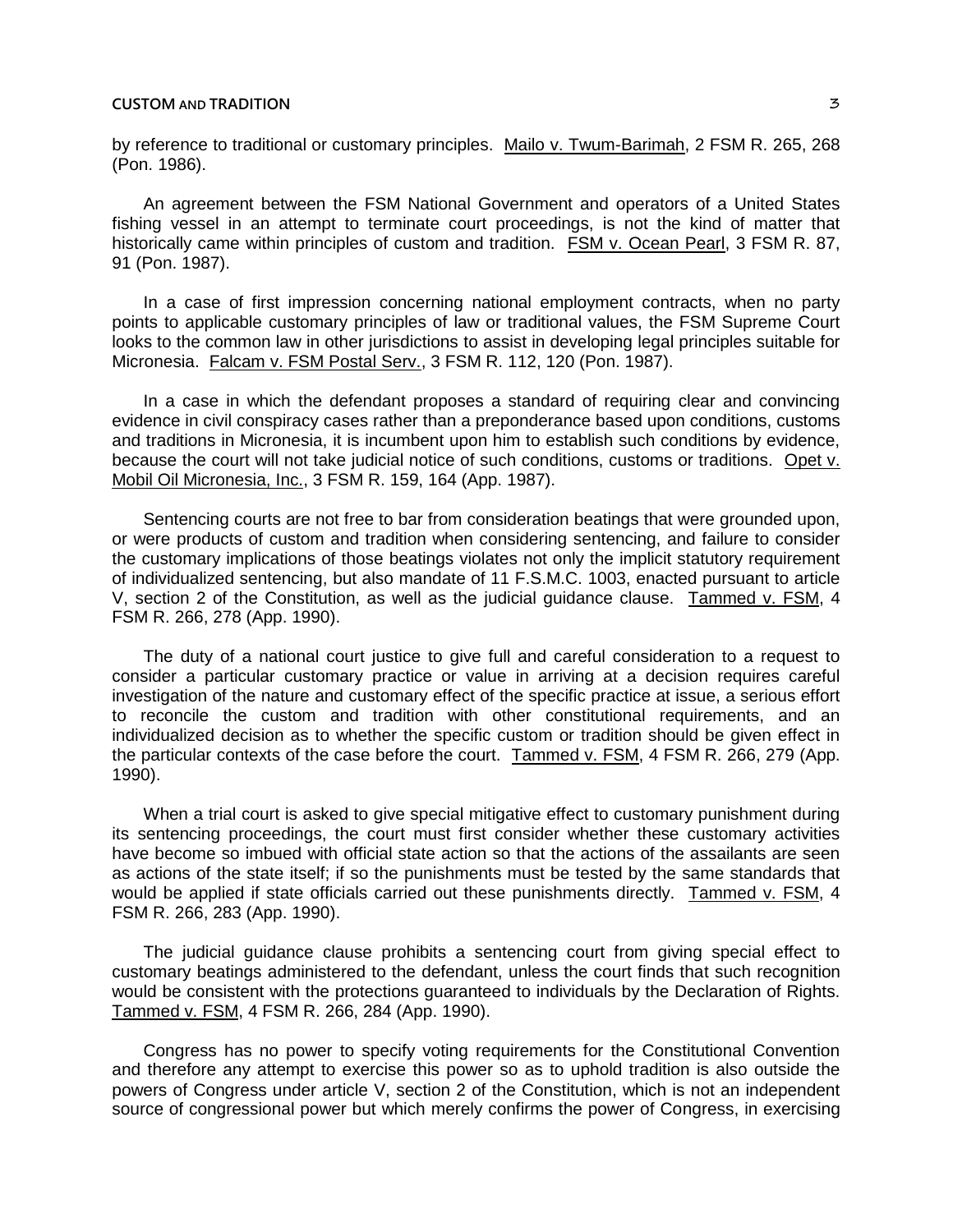national legislative powers, to make special provisions for Micronesian tradition. Constitutional Convention 1990 v. President, 4 FSM R. 320, 328 (App. 1990).

6 F.S.M.C. 1614 exempts adoptions effected in accordance with local custom from the domestic relations law of the Federated States of Micronesia. Customary adoptions are an alternative to court-ordered adoptions which are established by the Code. In re Marquez, 5 FSM R. 381, 383 (Pon. 1992).

Parties who wish to adopt a child have a choice of method of adoption. They may adopt according to local custom, or they may adopt according to the laws of the Federated States of Micronesia. What a petitioner may not do is seek the court's involvement in a customary adoption. In re Marquez, 5 FSM R. 381, 383 (Pon. 1992).

Determining the relevancy of custom in carrying out the mandate of article XI, section 11 of the FSM Constitution must proceed on a case-by-case basis. Wito Clan v. United Church of Christ, 6 FSM R. 129, 132 (App. 1993).

Where entitlement to customary relief has been proven and the means to execute such a remedy are within the trial court's authority and discretion, the trial court should as a matter of equity and constitutional duty grant the relief. Wito Clan v. United Church of Christ, 6 FSM R. 129, 133 (App. 1993).

FSM courts must consider customary law where relevant to a decision, but it is not error for a court to consider custom and find that it is not relevant to its decision because a Certificate of Title had been issued for the land. Luzama v. Ponape Enterprises Co., 7 FSM R. 40, 50 (App. 1995).

Issues related to the EEZ cannot be determined by relying on custom and tradition, as the commercial value of the EEZ to the Federated States of Micronesia was first realized when the nation acceded to the Law of the Sea Convention. While the rights of individual Micronesians, families and clans to living marine resources under particular circumstances might be amenable to determination by custom and tradition, the states' legal entitlement to share in fishing fees derived from commercial fishing ventures, extending to 200 miles from island baselines, is not. Chuuk v. Secretary of Finance, 8 FSM R. 353, 378 (Pon. 1998).

Any claim to resources in the EEZ based upon custom and tradition must rest with clans, families and individuals rather than with the states. Chuuk v. Secretary of Finance, 8 FSM R. 353, 379 (Pon. 1998).

The constitutional government works not to override custom, but works in cooperation with the traditional system in an atmosphere of mutual respect. Senda v. Semes, 8 FSM R. 484, 497 (Pon. 1998).

In a civil case where defendants seeks to advance Pohnpeian customary practice as a defense to a claim of equitable contribution, the burden is on the defendants to establish by a preponderance of the evidence the relevant custom and tradition. Senda v. Semes, 8 FSM R. 484, 497 (Pon. 1998).

Micronesian custom, and the constitutional legal system established by the people of the FSM, flow from differing (not necessarily inconsistent) premises and purposes. These two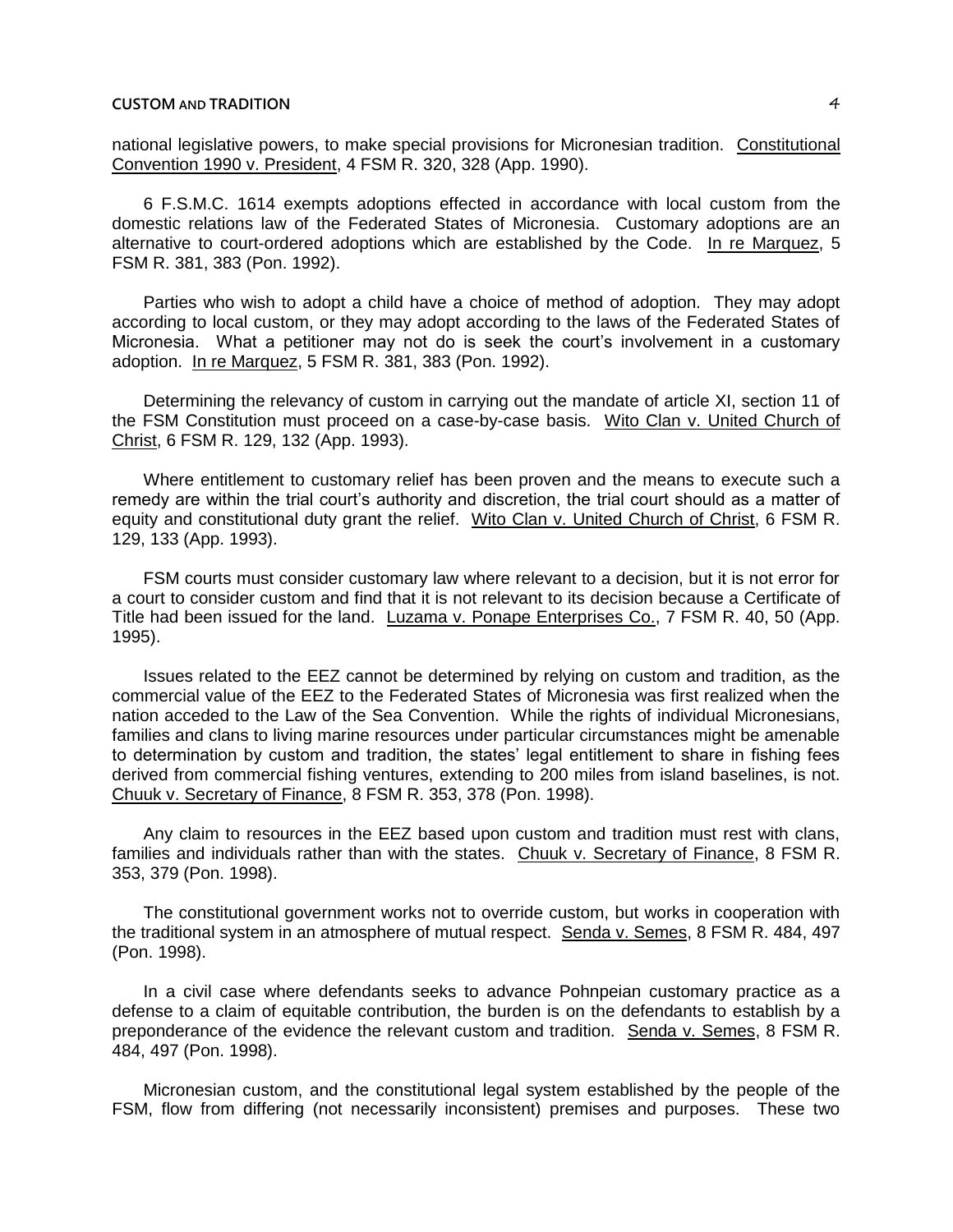systems, then, can be seen as supplementary and complementary, not contradictory. Each has a valuable role to perform, independent of the other. Senda v. Semes, 8 FSM R. 484, 499 (Pon. 1998).

One of our courts' express functions is to apply and interpret the duly enacted and promulgated laws and regulations which lie at the heart of a dispute. Our court system exists to speak to the very issues to which Pohnpeian custom and tradition are silent. In this way, the two systems complement each other. Senda v. Semes, 8 FSM R. 484, 499 (Pon. 1998).

Allowing a contribution claim between parties who are relatives, and who are equally liable under a duly promulgated regulation for a corporation's debts, is consistent with the customary principle that relatives should assist one another. Senda v. Semes, 8 FSM R. 484, 499 (Pon. 1998).

A contention that custom and tradition as a procedural device may prevent an equitable claim for contribution based on violation of a regulation governing the formation of corporations is an insufficient defense as a matter of law. Senda v. Semes, 8 FSM R. 484, 499 (Pon. 1998).

In a civil case when a defendant seeks to advance Pohnpeian customary practice as a defense, the burden is on the defendant to establish by a preponderance of the evidence the relevant custom and tradition. Phoenix of Micronesia, Inc. v. Mauricio, 9 FSM R. 155, 158-59 (App. 1999).

The FSM Constitution requires court decisions be consistent with Micronesian customs and traditions, and provides that the FSM Congress may enact statutes to protect the traditions of the people of the FSM. Pohnpei v. KSVI No. 3, 10 FSM R. 53, 66 (Pon. 2001).

The filing of the appeal over land was not a breach of the defendant's condition and was not a breach of a customary settlement when the appeal was filed before the customary settlement and condition were made; and when the appeal was not decided in the defendant's favor, the defendant's condition regarding his promised grant of a portion of land was satisfied and the customary settlement and the defendant's promise were therefore enforceable. Robert v. Semuda, 11 FSM R. 165, 168 (Kos. S. Ct. Tr. 2002).

Customary and traditional use rights to an island are a form of property right. Rosokow v. Bob, 11 FSM R. 210, 217 (Chk. S. Ct. App. 2002).

Since the FSM people's traditions may be protected by statute and if challenged as violative of the fundamental rights in Article IV, protection of Micronesian tradition shall be considered a compelling social purpose warranting such governmental action, Kosrae may pass a law which protects the Kosraean people's traditions. Kosrae v. Waguk, 11 FSM R. 388, 390 (Kos. S. Ct. Tr. 2003).

Reconciliation is not a basis for dismissal of a criminal information. The law of our nation in this regard is clear. Custom, including customary apology and reconciliation, is to be considered during the sentencing of a criminal prosecution. Kosrae v. Nena, 12 FSM R. 20, 22 (Kos. S. Ct. Tr. 2003).

While the doctrine of unjust enrichment has not been explicitly discussed or adopted, Pohnpei state law and Micronesian custom and tradition dictate that a party who has benefitted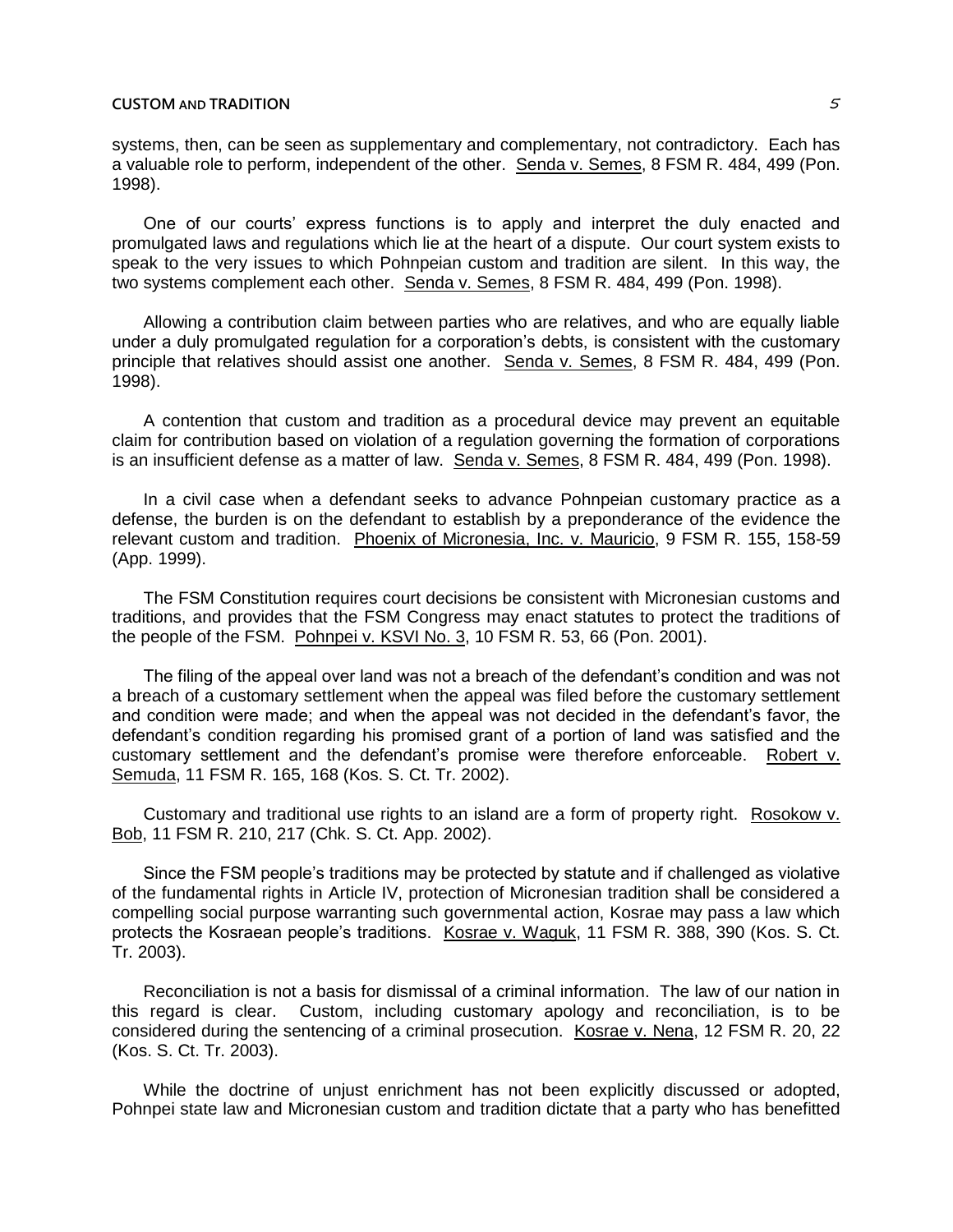unjustly from another should, under certain circumstances, be made to repay that benefit. Fonoton Municipality v. Ponape Island Transp. Co., 12 FSM R. 337, 346 (Pon. 2004).

Custom, including customary apology and reconciliation, is to be considered during the sentencing of a criminal prosecution, but when there was no customary reconciliation reached among the defendant and the victims, there is no consideration of this factor for sentencing. Kosrae v. Kilafwakun, 13 FSM R. 368, 369 (Kos. S. Ct. Tr. 2005).

An obligation to give aid to someone in need does not mean that it may be done in an illegal manner. Pohnpei v. AHPW, Inc., 14 FSM R. 1, 22 & n.7 (App. 2006).

When the defendant argued that the court should recognize custom regarding the relationship between him and the victim, but did not present any evidence of the relationship between victim and him, and did not present any evidence of custom, specifically evidence that due to the relationship between victim and the defendant, it would be customary for the defendant to show up drunk at a relative's home and commit a battery upon the relative, the court may not utilize tradition in reaching a decision because it has not received satisfactory evidence of the tradition. When a defendant has not provided any evidence of custom or tradition, it cannot be considered. Kosrae v. Tilfas, 14 FSM R. 27, 30-31 (Kos. S. Ct. Tr. 2006).

Customary business practice is distinguished from customary law, that is, from the "custom and tradition" enshrined in the Constitution. Amayo v. MJ Co., 14 FSM R. 487, 489 (Pon. 2006).

Parties who proffer custom as a basis for a claim must prove the relevant custom by a preponderance of the evidence. Narruhn v. Aisek, 16 FSM R. 236, 240 (App. 2009).

There is a general deference to local officials' knowledge of local customs. Narruhn v. Aisek, 16 FSM R. 236, 242 (App. 2009).

While the ultimate burden of persuasion remains with the government, a defendant, asserting an affirmative defense, has some burden of proof or of going forward with sufficient evidence to raise the defense as an issue at trial. When custom is raised, it is usually more properly considered during sentencing than at other stages of a criminal prosecution. FSM v. Aliven, 16 FSM R. 520, 534 (Chk. 2009).

A defendant's motion to dismiss on the ground of custom will be denied, but he will be free to present evidence at trial concerning his defense(s), if applicable. FSM v. Aliven, 16 FSM R. 520, 534 (Chk. 2009).

Custom does not divest Congress of its power to regulate shipping and commerce or render the limitation of liability statute, 19 F.S.M.C. 1101-1108, unconstitutional. People of Eauripik ex rel. Sarongelfeg v. F/V Teraka No. 168, 18 FSM R. 532, 538 (Yap 2013).

Before the establishment of the FSM constitutional government, customary law was inferior in legal status to written law promulgated by the administering authority, or any official or legislative body, which often disregarded, or considered void, any custom or customary law in conflict with written law, but under FSM law, customary law is not placed in an exalted or overriding posture under the FSM Constitution and statues, but neither is it relegated to its previous inferior status. Mwoalen Wahu Ileile en Pohnpei v. Peterson, 20 FSM R. 632, 641 (Pon. 2016).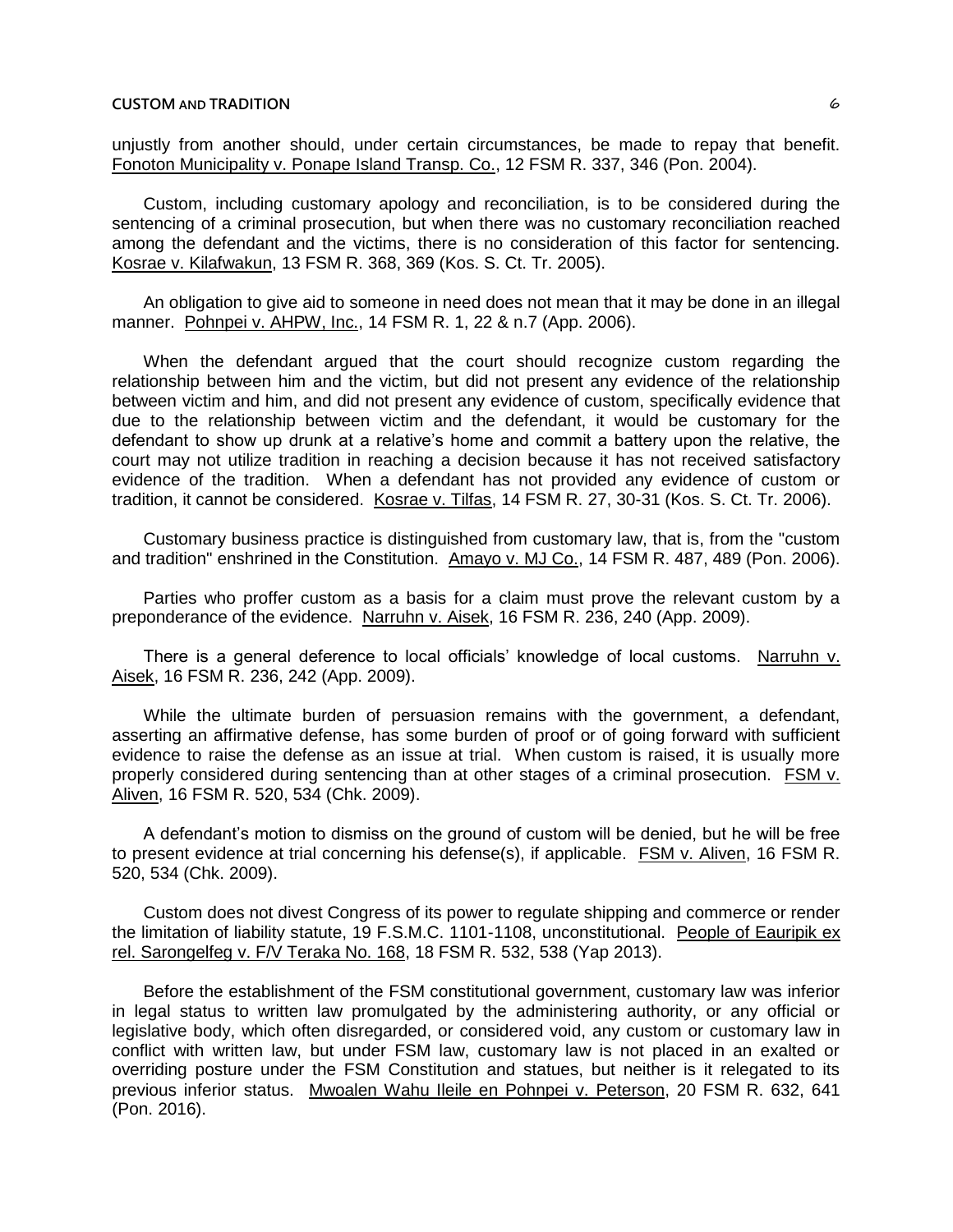The FSM Supreme Court is indisputably charged with the duty of considering customary law when relevant to a decision since the constitutional government works not to override custom, but to work in cooperation with the traditional system in an atmosphere of mutual respect. Mwoalen Wahu Ileile en Pohnpei v. Peterson, 20 FSM R. 632, 642 (Pon. 2016).

While Trust Territory High Court opinions are not binding precedent on the FSM Supreme Court, they serve as useful advisory precedent, especially considering they contain important information regarding the customs and traditions of the people of Micronesia. Mwoalen Wahu Ileile en Pohnpei v. Peterson, 20 FSM R. 632, 642 n.2 (Pon. 2016).

Custom is a law established by long usage and is by common consent and uniform practice so that it becomes the law of the place, or of the subject matter, to which it relates. Mwoalen Wahu Ileile en Pohnpei v. Peterson, 20 FSM R. 632, 642 (Pon. 2016).

It is only when a local custom is firmly established and generally known and been peacefully and fairly uniformly acquiesced in by those whose rights would naturally be affected that it will be judicially noticed by the court. Mwoalen Wahu Ileile en Pohnpei v. Peterson, 20 FSM R. 632, 642 (Pon. 2016).

When there is a dispute about the existence or effect of a local custom, and the court is not satisfied about either its existence or its applicability, such custom becomes a mixed question of law and fact, and the party relying upon it must prove it to the court's satisfaction. Mwoalen Wahu Ileile en Pohnpei v. Peterson, 20 FSM R. 632, 642-43 (Pon. 2016).

Rare is the case where the court benefits from clear, uncontradicted evidence of custom on point in a given matter presented by knowledgeable authorities. The great difficulty in applying custom is that unlike other sources of law, it is uncodified. Custom is revealed through human practice and oral description, and owing to the diversity of cultures and languages in the FSM, the court must rely almost entirely on witness testimony to elucidate particular customs and traditions. Mwoalen Wahu Ileile en Pohnpei v. Peterson, 20 FSM R. 632, 643 (Pon. 2016).

Under the FSM Constitution's Judicial Guidance Clause, the FSM Supreme Court's decisions must be consistent with, *inter alia*, Micronesian customs and traditions. Mwoalen Wahu Ileile en Pohnpei v. Peterson, 20 FSM R. 632, 643 (Pon. 2016).

## ─ Chuuk

In Trukese society, the husband, as the head of the household, is responsible for taking care of the family legal matters such as signing of documents, and overseeing all family financial matters. O'Sonis v. Truk, 3 FSM R. 516, 518 (Truk S. Ct. Tr. 1988).

Either the husband or the wife may prosecute or defend a civil action in which one or both are parties, provided that he or she has informed his or her spouse of the representation. O'Sonis v. Truk, 3 FSM R. 516, 518 (Truk S. Ct. Tr. 1988).

Even when the parties have not raised an issue of custom or tradition, the court has an obligation of its own to consider custom and tradition. O'Sonis v. Truk, 3 FSM R. 516, 518 (Truk S. Ct. Tr. 1988).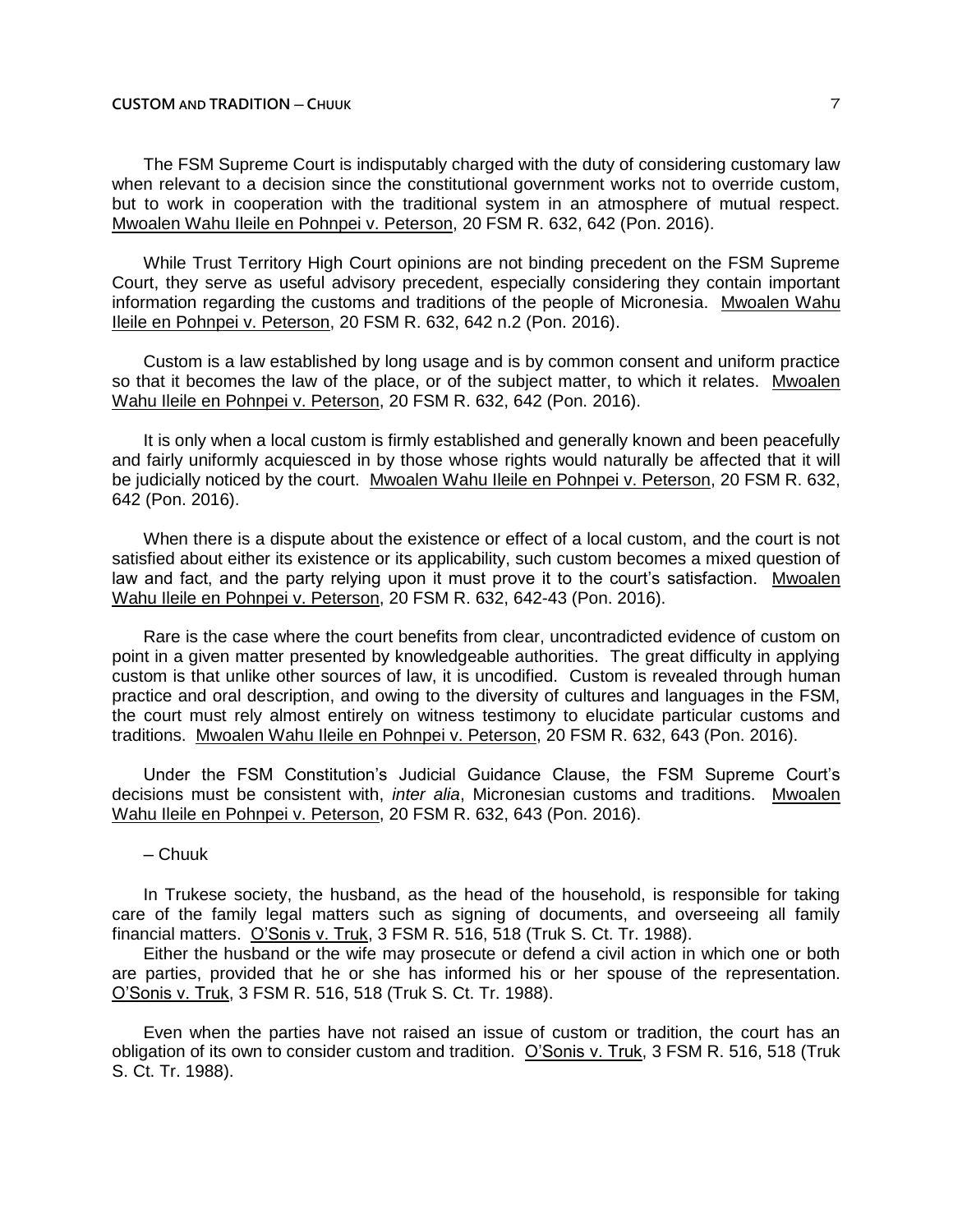Since the judicial system and customary settlement in Truk are fundamentally different and serve different goals, the primary concern of customary settlement being community harmony rather than compensation for loss, the use of one should not prevent the use of the other. Suka v. Truk, 4 FSM R. 123, 128 (Truk S. Ct. Tr. 1989).

Offers or acceptances of customary settlement should neither be used in court to prove liability on the part of the wrongdoer, nor be deemed the same as a legal release on the part of the plaintiff. Suka v. Truk, 4 FSM R. 123, 129 (Truk S. Ct. Tr. 1989).

To the extent that customary settlements are given any binding effect at all, they should be only binding as to those persons that are part of custom; state agencies and non-Trukese persons are not part of that system. Suka v. Truk, 4 FSM R. 123, 129 (Truk S. Ct. Tr. 1989).

The absolute defenses of Assumption of the Risk and Contributory Negligence are contrary to the traditional Chuukese concepts of responsibility and shall not be available in Chuuk State. Epiti v. Chuuk, 5 FSM R. 162, 167 (Chk. S. Ct. Tr. 1991).

The traditional remedy for the original landowners in an "ammot" transaction when the grantee no longer used the land for the purpose for which it was given was repossession of the land and nothing more. Wito Clan v. United Church of Christ, 6 FSM R. 129, 134 (App. 1993).

Patrilineal descendants — or *afokur* — have no rights to lineage land in Chuuk. They only enjoy permissive rights of usage from the members of the lineage. Mere usage of lineage land by *afokur* does not constitute title of any sort even if the usage lasts a lifetime. Transfer of lineage land to any descendants of male members requires the clear agreement of the Clan. Chipuelong v. Chuuk, 6 FSM R. 188, 196 (Chk. S. Ct. Tr. 1993).

It is an established principle of Chuukese land tenure, that lineage land is owned by the matrilineal descendants and not by the patrilineal descendants or "afokur." Chipuelong v. Chuuk, 6 FSM R. 188, 197 (Chk. S. Ct. Tr. 1993).

The people of Chuuk have always considered themselves to have rights and ownership of the tidelands, and thereby hold the property rights in them, throughout all of the several foreign administrations. These traditional and customary claims came down from time immemorial. Nimeisa v. Department of Public Works, 6 FSM R. 205, 208 (Chk. S. Ct. Tr. 1993).

The sanction imposed on one who controls and manages the land of a group who does not fairly and according to custom concern himself with the rights of the other members or another member of the group is the censure of the community. In re Estate of Hartman, 6 FSM R. 326, 328 (Chk. 1994).

When the children of a landowner with full title to land inherit the land they form a landowning group ("corporation"). The senior male, the *mwääniichi*, is required to manage the property in the interest of the "corporation." The corporation owns the land even if one part or another is allotted to a member for his use. In re Estate of Hartman, 6 FSM R. 326, 329 (Chk. 1994).

Individuals have full title to the improvements (as distinguished from the soil) made upon land owned by a land-owning group or "corporation." In re Estate of Hartman, 6 FSM R. 326,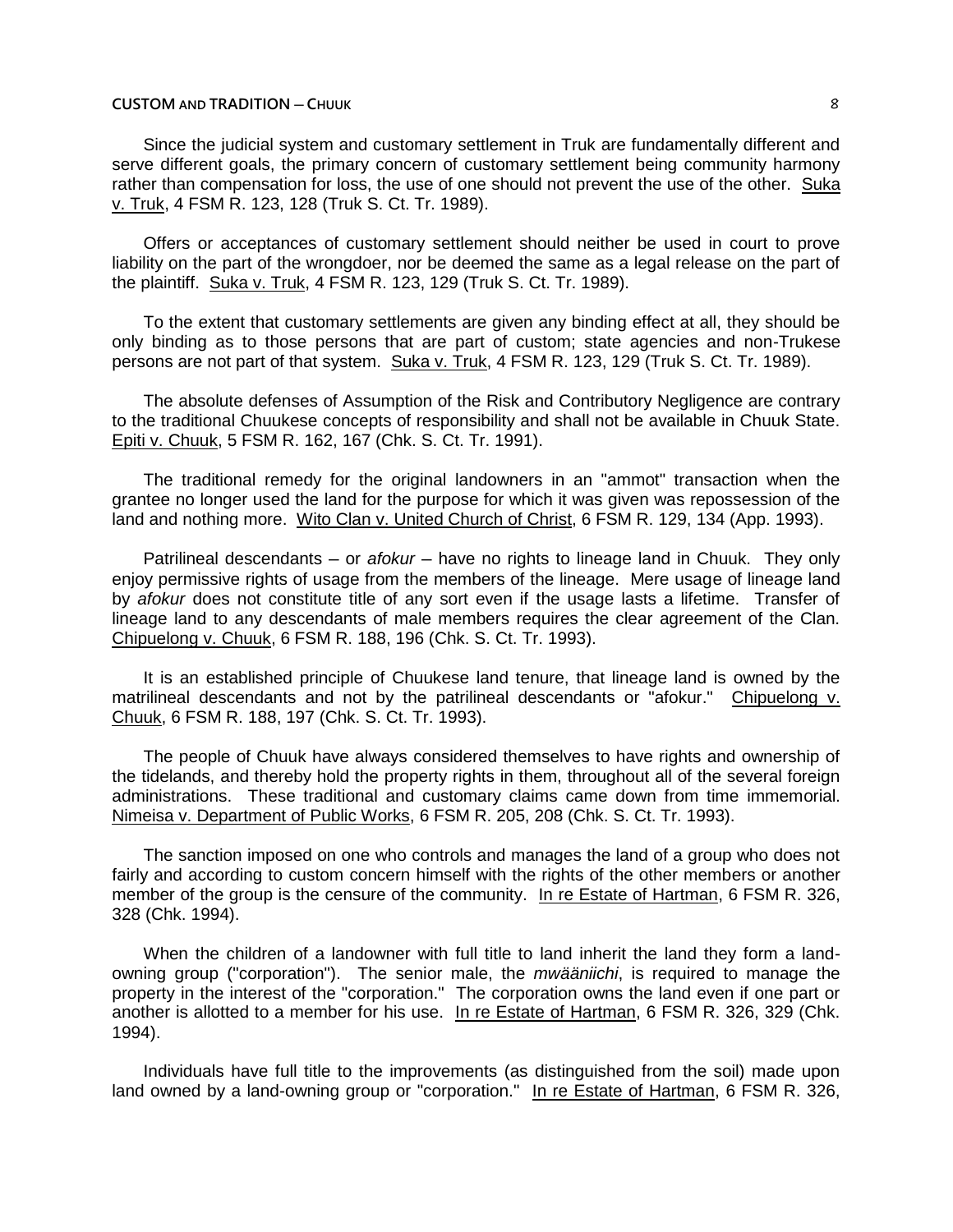## 330 (Chk. 1994).

The property owned in full title by one who dies is inherited by the children of the deceased. Personal property suited for use by women is inherited by daughters and sisters. In re Estate of Hartman, 6 FSM R. 326, 330 (Chk. 1994).

A court should not order a traditional apology, compensation, and settlement when none has been offered voluntarily because traditional settlements are customarily non-adversarial and arrived at without outside coercion and court decisions must be consistent with custom. Alafonso v. Sarep, 7 FSM R. 288, 290-91 (Chk. S. Ct. Tr. 1995).

The Chuuk Constitution provides that existing Chuukese custom and tradition shall be respected. Chuuk v. Sound, 8 FSM R. 577, 578 (Chk. S. Ct. Tr. 1998).

A court's finding of guilt and sentencing would not render illegal, or prevent, customary forgiveness of the defendant by the victim's family or clan. Whatever the court does, customary settlement may remain desirable to resolve lingering hostility and disputes between the families. Chuuk v. Sound, 8 FSM R. 577, 579 (Chk. S. Ct. Tr. 1998).

A customary forgiveness ceremony resolving disputes among families or clans may not prevent the court system from determining the individual guilt of the defendant and considering whether societal notions of justice and the need to uphold law and order require fining, imprisonment or other restriction of the defendant's freedom. Chuuk v. Sound, 8 FSM R. 577, 579 (Chk. S. Ct. Tr. 1998).

Because the trend of the application of customary settlements in the criminal justice system, is its use as excuse, justification or mitigation during the imposition of sentence after conviction for a crime and not as an element of guilt or the dismissal of an information and complaint charging a criminal offense, a motion for dismissal of a major criminal charge on the grounds that a customary settlement has been reached will be denied. Chuuk v. Sound, 8 FSM R. 577, 579-80 (Chk. S. Ct. Tr. 1998).

Because the Chuuk Constitution requires the courts to make decisions consistent with Chuukese customs and traditions, Chuukese custom and tradition may prevail over the provisions of a holographic will in deciding who may enter upon land for the purpose of making reasonable use thereof. In re Ori, 8 FSM R. 593, 595 (Chk. S. Ct. App. 1998).

When tidelands were never properly divided during the father's lifetime, the logical conclusion is that those tidelands remain lineage or family property according to Chuukese tradition and custom and cannot be transferred without the consent of all male adults of the lineage, subject only to the traditional rights of afokur as consented to. Lukas v. Stanley, 10 FSM R. 365, 366 (Chk. S. Ct. Tr. 2001).

Under Chuukese custom and tradition the oldest sister may have the authority in family and lineage matters to sign for younger family members, but the youngest sister does not have the authority, under custom and tradition, to sign for the older ones. Stephen v. Chuuk, 11 FSM R. 36, 44 (Chk. S. Ct. Tr. 2002).

An *afokur*'s rights to lineage land are permissive use rights only. Marcus v. Truk Trading Corp., 11 FSM R. 152, 159 (Chk. 2002).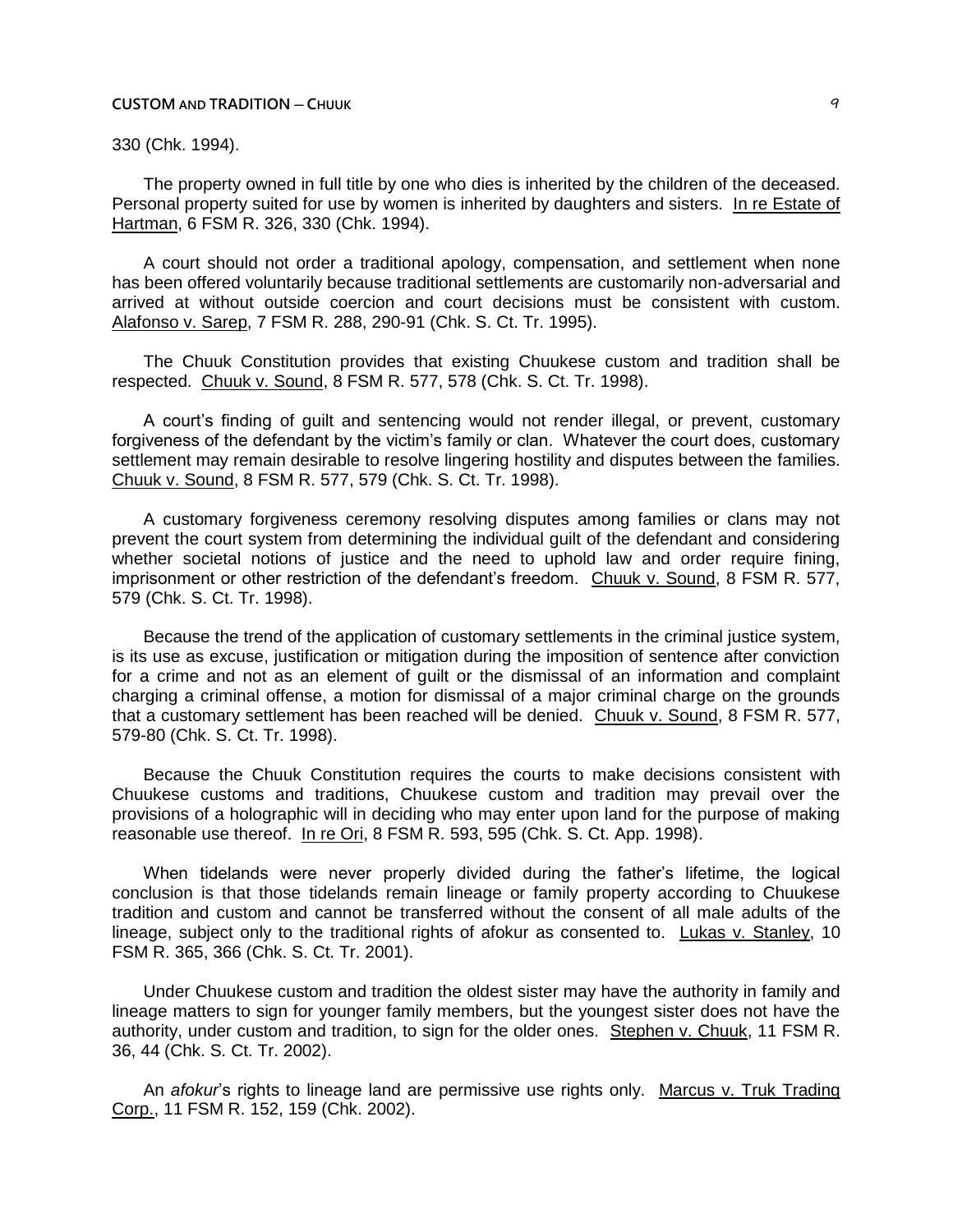The consent of all adult members of the lineage is needed to sell lineage land. Marcus v. Truk Trading Corp., 11 FSM R. 152, 159 (Chk. 2002).

It would seem that for a long-term land lease (especially one that could last two or three or more generations) the level of lineage members' consent needed should be equivalent to that needed for a sale. Marcus v. Truk Trading Corp., 11 FSM R. 152, 160 (Chk. 2002).

An entity, such as a corporation, which must act through agents or representatives, can, by its conduct, ratify an unauthorized agreement. A lineage or a clan is a similar entity in that it is recognized by courts in Chuuk as a personable entity  $-$  a entity capable of suing and being sued and of entering into contracts. This parallels and recognizes the clan's or lineage's position under custom and tradition in which the clan or lineage is an entity capable of owning, acquiring, and alienating land. Marcus v. Truk Trading Corp., 11 FSM R. 152, 160 (Chk. 2002).

A clan or lineage in some respects functions as a corporation — it is, or can be, composed of many members, but is considered a single legal entity, capable of owning land, suing and being sued, and performing other acts, and which must necessarily act through its representatives. In this respect a corporation and a clan or lineage are analogous. Marcus v. Truk Trading Corp., 11 FSM R. 152, 161 (Chk. 2002).

Generally, any ratification of an unauthorized agreement must be in its entirety because an entity cannot accept the benefits of an unauthorized act, but reject its burdens. Marcus v. Truk Trading Corp., 11 FSM R. 152, 161 (Chk. 2002).

When a lineage as a whole has accepted all of the benefits of a lease  $-$  all of the payments that the lessee was required to make – up to the present and even beyond, it cannot now reject the burden of the lessee exercising its options to renew. Marcus v. Truk Trading Corp., 11 FSM R. 152, 161 (Chk. 2002).

Distribution of benefits within a lineage is an internal lineage matter. Courts generally will not involve themselves in a lineage's internal affairs. Marcus v. Truk Trading Corp., 11 FSM R. 152, 161 (Chk. 2002).

Community censure is the sanction imposed on one who controls and manages the land of a group who does not fairly and according to custom concern himself with the rights of other members or another member of the group. That is not a sanction that a court can order or relief that a court could grant. Marcus v. Truk Trading Corp., 11 FSM R. 152, 161 (Chk. 2002).

The court is unaware of any tradition or custom within Chuukese society for a child, or even an adult, to carry the last name of his or her step-father or step-mother, and finds and concludes that no such tradition or custom exists. In re Suda, 11 FSM R. 564, 566 (Chk. S. Ct. Tr. 2003).

*Acheche* is traditionally a gift of land at the time of the birth of the first son so there could not have been any acheche of the land later because the transfer would have had to have taken place when the son was born. In re Lot No. 014-A-21, 11 FSM R. 582, 593 (Chk. S. Ct. Tr. 2003).

When the project control document did not say otherwise, the community halls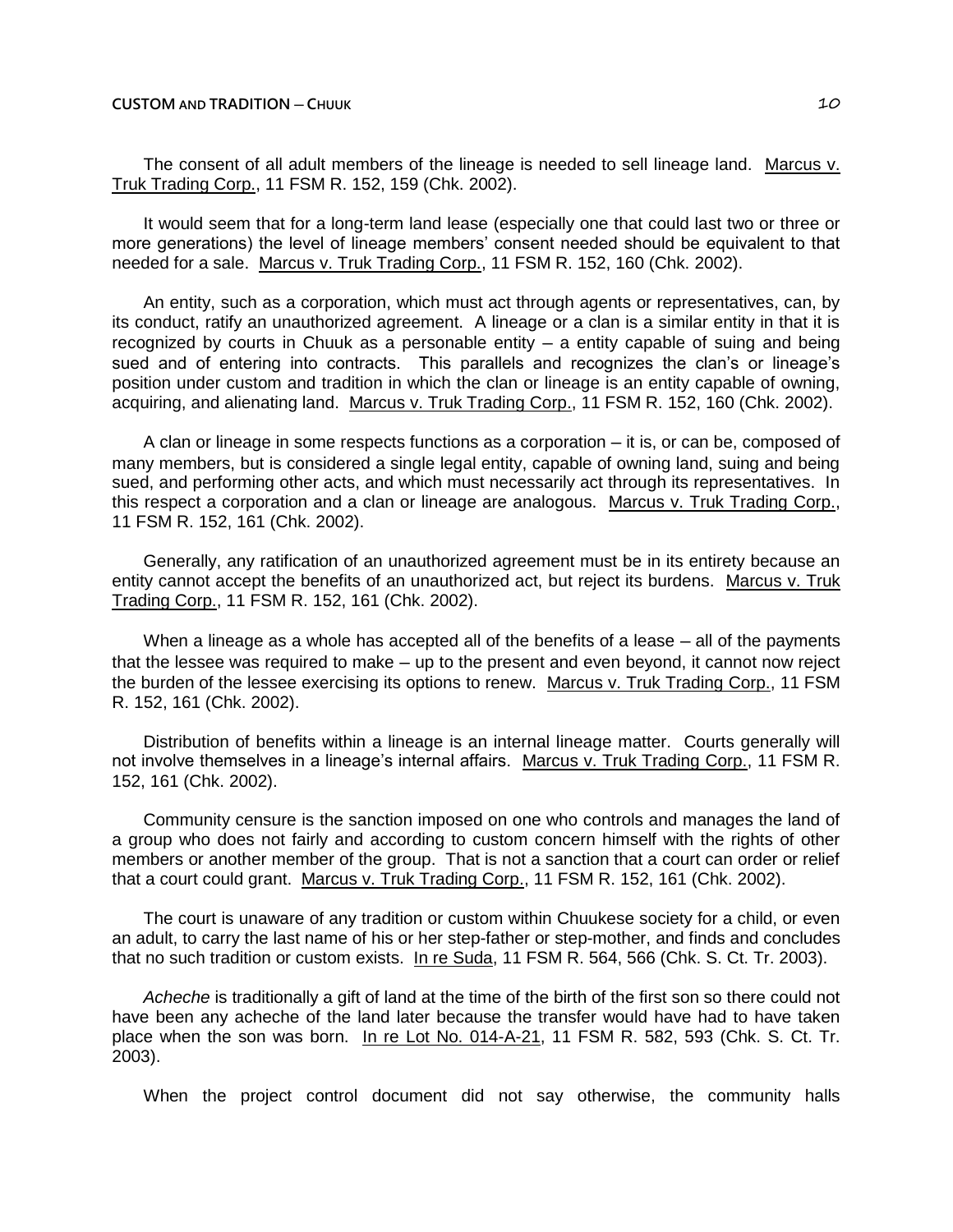contemplated by the Uman Social Project project control document are the customary and traditional community hall (an *wuut* or *uut*) found in Uman (and throughout the Southern Namoneas and Chuuk Lagoon) because this is the meaning of the term community hall (*wuut* or *uut*) as understood by the defendants, who are all from the Southern Namoneas and because is this is not only the only logical conclusion to draw under the circumstances, this result is mandated by the Judicial Guidance Clause, which requires all judicial decisions to be consistent with custom and tradition. FSM v. Este, 12 FSM R. 476, 481 (Chk. 2004).

It is generally recognized that in order to sell lineage land in Chuuk, lineage heads need the lineage members' consent. Nakamura v. Moen Municipality, 15 FSM R. 213, 218 (Chk. S. Ct. App. 2007).

A lineage is an entity similar to a corporation in that it is recognized by courts in Chuuk as a personable entity — a entity capable of suing and being sued and of entering into contracts. This parallels the lineage's position under Chuukese custom and tradition in which a lineage is an entity capable of owning, acquiring, and alienating land. Nakamura v. Moen Municipality, 15 FSM R. 213, 219 (Chk. S. Ct. App. 2007).

It is possible for an agreement not authorized by all lineage members to be ratified by the later conduct of those who did not authorize it. Nakamura v. Moen Municipality, 15 FSM R. 213, 219 (Chk. S. Ct. App. 2007).

Lineage members' consent or acquiesce to the sale of lineage land can be shown by affirmative assent, or an acquiescence, or by ratification of the act. Nakamura v. Moen Municipality, 15 FSM R. 213, 219 (Chk. S. Ct. App. 2007).

Under Mortlockese custom, a person would be considered related to his relative's stepson, but the added generation that results from his relative being another's step-grandmother  $-$  as opposed to his step-mother  $-$  cuts off the relationship under Mortlockese custom so that in actual fact a person is not considered related to the other. In such circumstances, a judge would not need to disqualify himself since he lacks a relationship to the other. Berman v. Rosario, 15 FSM R. 337, 339 n.1 (Pon. 2007).

A traditional gift of *nechop* is a Chuukese custom through which someone gives property to another in gratitude for care giving. Narruhn v. Aisek, 16 FSM R. 236, 240 (App. 2009).

When the testimony on *nechop* is sufficient to establish that it existed as a custom and that, when employed, it operated to disrupt the status quo of matrilineal descent, the trial court did not ignore the established custom of Chuukese matrilineal descent in accepting that a *nechop* took place since it was proven by a preponderance of the evidence that the *nechop* took place. Narruhn v. Aisek, 16 FSM R. 236, 242 (App. 2009).

Proof of the existence of a custom is a factual issue. The burden is therefore on the proponents to prove by a preponderance of the evidence that achemwir is a custom practiced in Chuuk, and they have the further burden of proving that the requirements of the custom were met. Peter v. Jessy, 17 FSM R. 163, 171 (Chk. S. Ct. App. 2010).

To prove an achemwir adoption, the consent of the adoptive lineage's members must be proven. Peter v. Jessy, 17 FSM R. 163, 171 (Chk. S. Ct. App. 2010).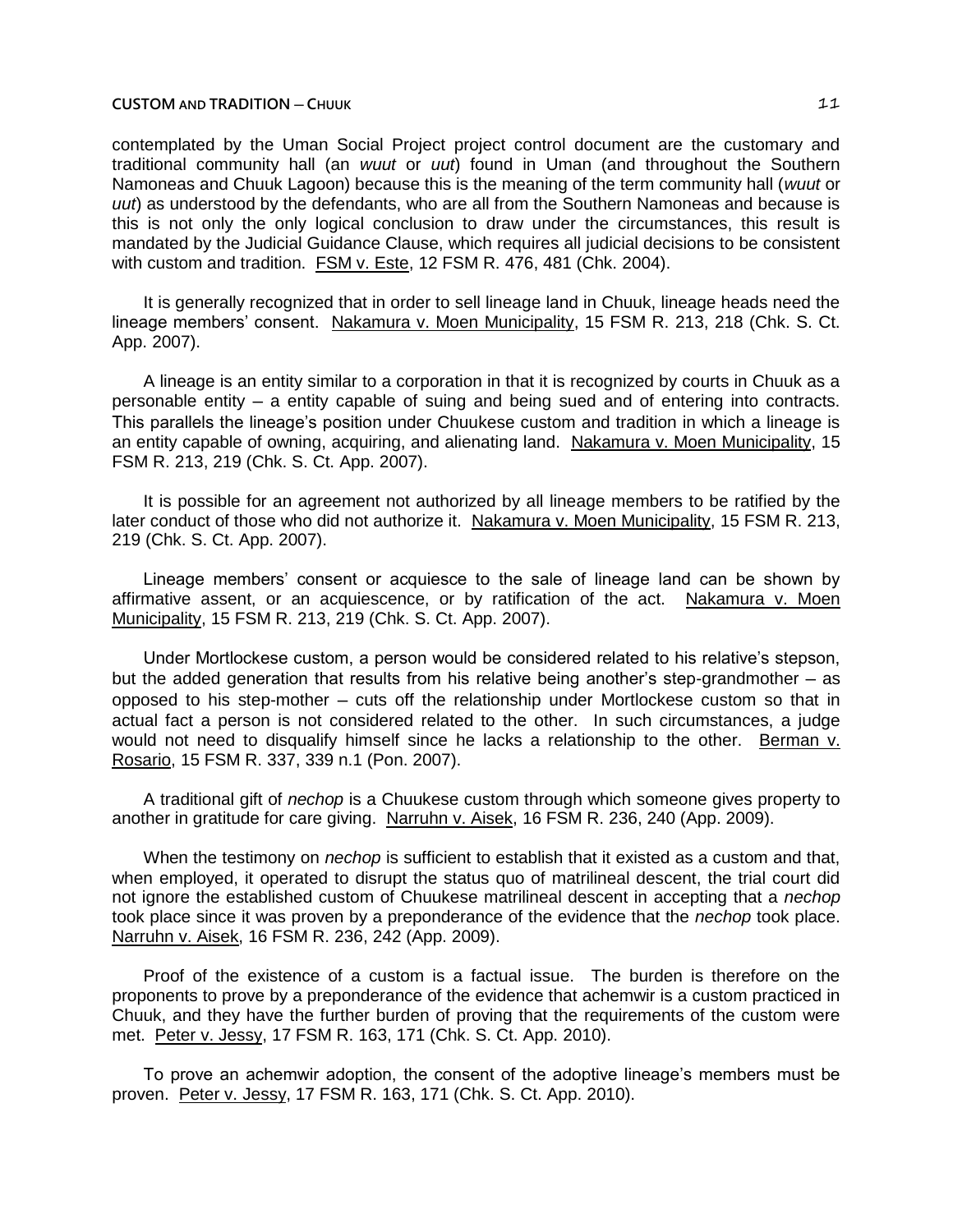Consent of lineage members, if not given contemporaneously, may, at least in some contexts, be shown by evidence of ratification through the lineage members' later conduct. Peter v. Jessy, 17 FSM R. 163, 171 (Chk. S. Ct. App. 2010).

When Epen Inong brought Yosko Epen to live among members of his lineage, but his lineage members did not treat her as a lineage member since she did not participate in lineage member meetings and decision-making and since she was referred to as Epen Inong's daughter and not as a "sister" as would be proper if she had been a lineage member through an achemwir adoption, there is no admitted evidence showing that the lineage members, by their subsequent conduct, consented to or ratified an achemwir adoption of Yosko Epen. Peter v. Jessy, 17 FSM R. 163, 171-72 (Chk. S. Ct. App. 2010).

When the proponents did not present any evidence or argument to support their contention that achemwir doesn't require lineage member consent or to otherwise impeach the testimony of their own expert to that effect and when they had ample opportunity, at the trial level, to raise any issues regarding achemwir's requirements and their own expert witness presented evidence that the trial court found credible, and which clearly articulated its requirements including the lineage member consent requirement, they failed to meet their burden of proof to show otherwise at trial. The appellate court will not, therefore, entertain a new theory regarding achemwir's requirements. Peter v. Jessy, 17 FSM R. 163, 175 (Chk. S. Ct. App. 2010).

Lineage rights descend through the female lineage members and that patrilineal descendants, as afokur, have only permissive use rights in lineage land. Peter v. Jessy, 17 FSM R. 163, 175 (Chk. S. Ct. App. 2010).

Once all the lineage members died, the intervener, as an afokur to the lineage ceased having even permissive rights to lineage lands because once the lineage was extinct, all lineage rights ceased. The lands were then validly acquired by another person and her descendants, not as lineage members, but as heirs. Peter v. Jessy, 17 FSM R. 163, 175-76 (Chk. S. Ct. App. 2010).

Under Chuukese custom, children are expected to and do in fact contribute to support of their parents. If they are not married and are employed they give larger amounts than when they have a family of their own, but the support in some amount will continue, in a normal relationship, as long as the parents live. Whether there is an obligation under the custom to support parents or other members of the family, largely depending on their need, does not affect the next of kin's entitlement to damages for pecuniary loss. Roosevelt v. Truk Island Developers, 17 FSM R. 207, 211 (Chk. 2010).

If a decedent had been married, this would not eliminate parental support under custom, nor would it relieve the wrongdoer under the wrongful death statute. Roosevelt v. Truk Island Developers, 17 FSM R. 207, 212 (Chk. 2010).

Since there is no indication that parental support has ceased to be the custom in Chuuk and since parents are undoubtedly "other next of kin" under the Chuuk wrongful death statute, parents of adult children, consistent with custom, are included within the single class of persons entitled to recover in a wrongful death action even when there are other members (surviving spouse and children) of the class present. But even when a plaintiff is within the class of persons who may benefit from a wrongful death action, that plaintiff still must prove pecuniary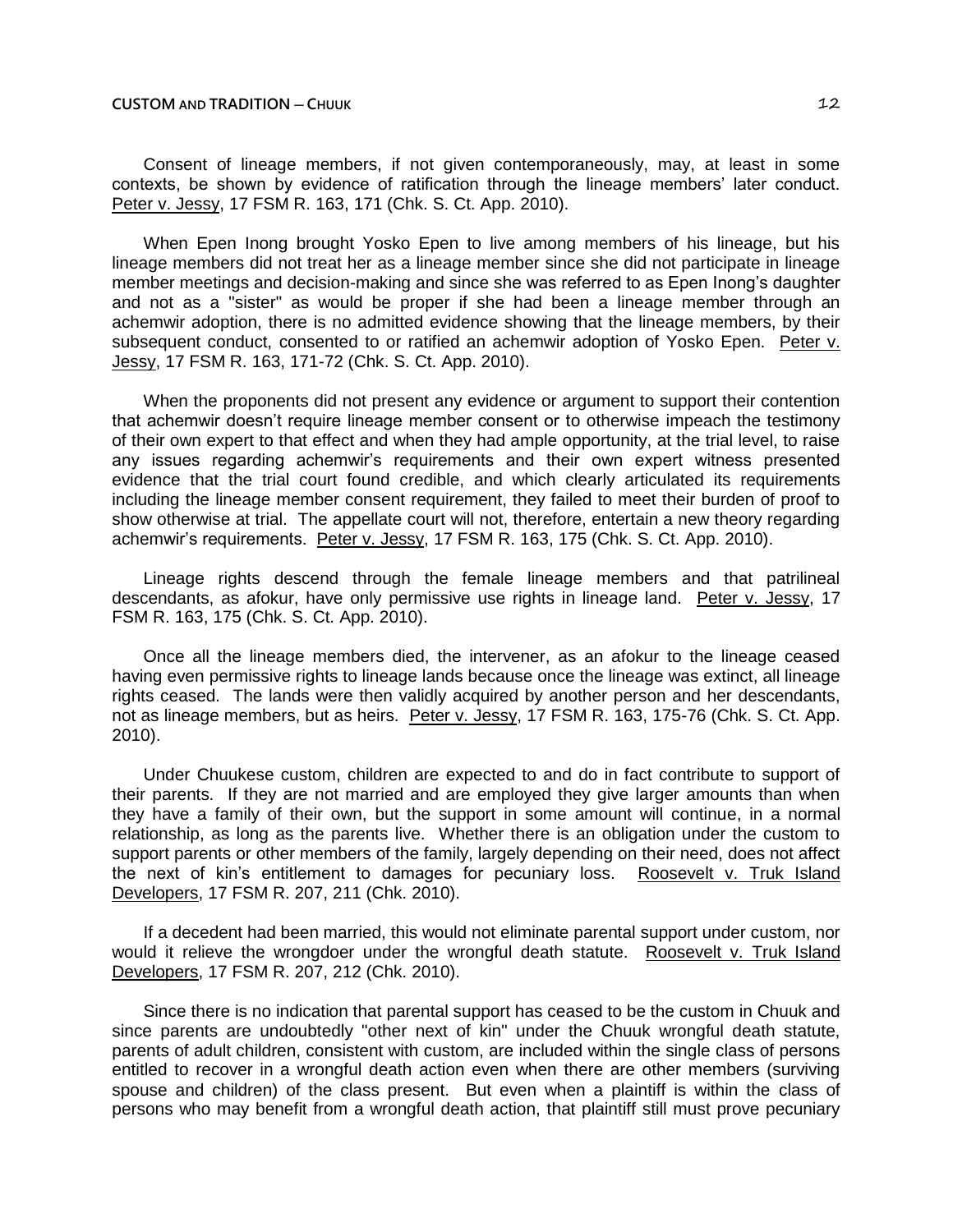### **CUSTOM AND TRADITION ─ KOSRAE** 13

damages in order for a money judgment to be awarded, and, of course, the plaintiff must also prove the other elements of a wrongful death cause of action. Roosevelt v. Truk Island Developers, 17 FSM R. 207, 212 (Chk. 2010).

Traditionally, when someone no longer had the right to reside on another's land, he would be allowed to dismantle the house he had built and take the materials to rebuild somewhere else because he owned the building materials. This is usually not feasible with modern houses. Killion v. Nero, 18 FSM R. 381, 385 n.3 (Chk. S. Ct. Tr. 2012).

Chuukese custom generally follows the rule that a person who makes improvements on property has full title to these improvements even though he does not hold title to the property on which they are made. Killion v. Nero, 18 FSM R. 381, 385 n.4 (Chk. S. Ct. Tr. 2012).

# ─ Kosrae

When the land commission concludes that a traditional gift of land, a "kewosr," has been made, but is unable to determine who made the gift, and when, and does not explain any details about the customary gift sufficient to explain how it has determined that a kewosr was made, the opinion does not reflect proper resolution of the legal issues or reasonable assessment of the evidence and therefore must be set aside. Heirs of Mongkeya v. Heirs of Mackwelung, 3 FSM R. 395, 402 (Kos. S. Ct. Tr. 1988).

Pursuant to the Kosrae State Code, the court cannot consider tradition unless satisfactory evidence of it is introduced. Kosrae Code 6.303. Seymour v. Kosrae, 3 FSM R. 537, 540 (Kos. S. Ct. Tr. 1988).

Because farming of short term crops, such as sugar cane, on someone else's land is not uncommon in Kosrae, the fruits of such farming are considered the personal property of the person planting them. Kosrae v. Tolenoa, 4 FSM R. 201, 204 (Kos. S. Ct. Tr. 1990).

A statutory cap on the amount and scope of recovery in a wrongful death action, lawfully enacted by the Kosrae legislature, does not interfere with traditional Kosraean or Micronesian compensation of a victim's family by the tortfeasor. Tosie v. Healy-Tibbets Builders, Inc., 5 FSM R. 358, 361 (Kos. 1992).

Until proven contrary to Kosraean custom the Kosrae State Court will entertain actions for negligence as tort liability for negligence is consistent with Micronesian culture. Nena v. Kosrae, 5 FSM R. 417, 420 (Kos. S. Ct. Tr. 1990).

On Kosrae, *usru* is a gift of land by a parent to one's children, and *kewosr* is an outright gift of land from a man to a favored lover. Heirs of Mongkeya v. Heirs of Mackwelung, 8 FSM R. 31, 36 (Kos. S. Ct. Tr. 1997).

Under Kosraen custom one does not openly declare that a *kewosr* has taken place, but simply acts, with a witness present, in a certain fashion. A *kewosr* is a secret way of giving land that only the man and woman involved know about. Heirs of Mongkeya v. Heirs of Mackwelung, 8 FSM R. 31, 36 (Kos. S. Ct. Tr. 1997).

Although transfer of land by *kewosr* fell out of favor after the arrival of Christianity on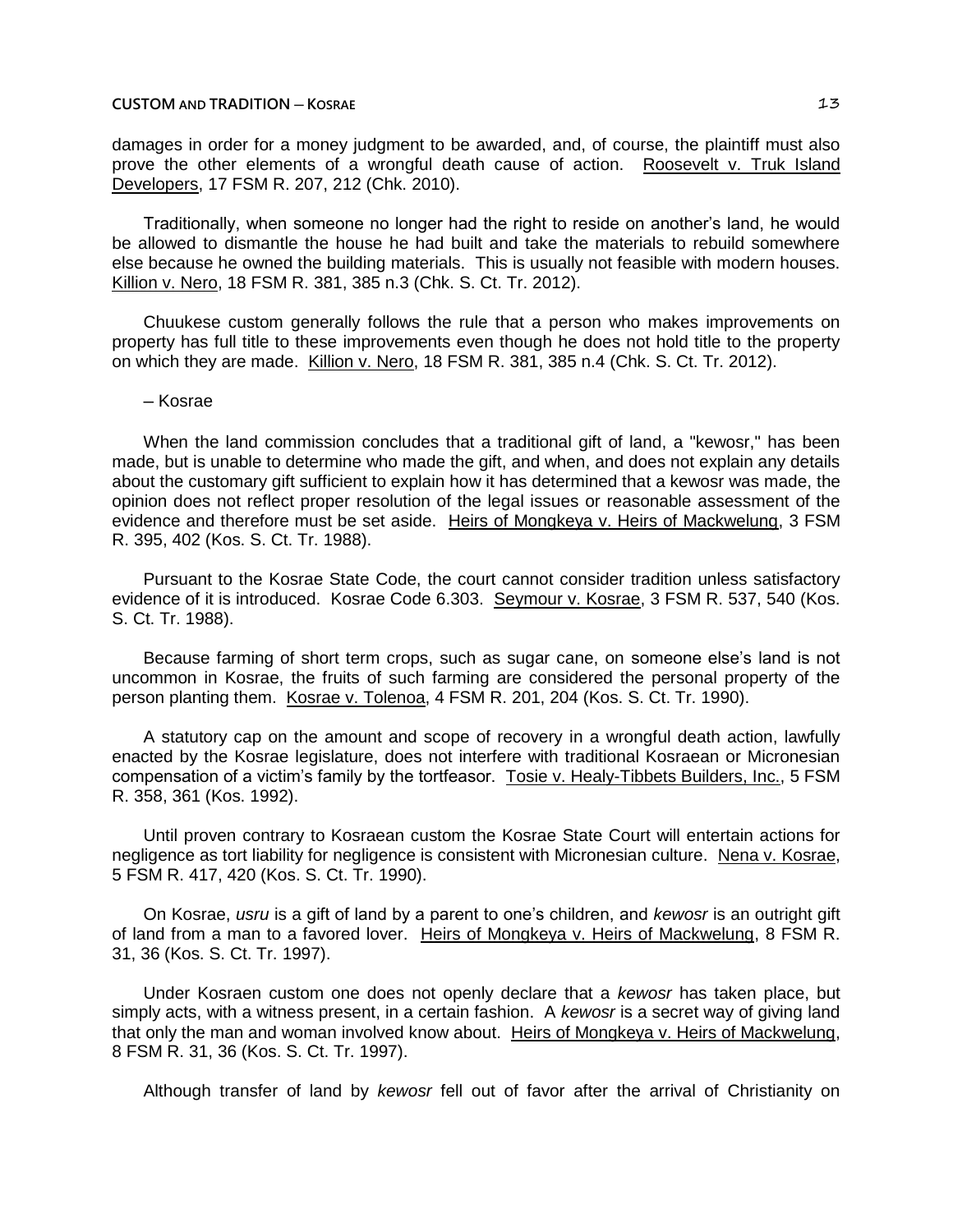## **CUSTOM AND TRADITION ─ POHNPEI** 14

Kosrae, *kewosr* did continue afterward. Heirs of Mongkeya v. Heirs of Mackwelung, 8 FSM R. 31, 37 (Kos. S. Ct. Tr. 1997).

Under the Kosrae Code, a court cannot consider tradition unless satisfactory evidence of tradition is introduced. Nelson v. Kosrae, 8 FSM R. 397, 406 (App. 1998).

The Kosrae Constitution provides that the state government protect the state's traditions as the public interest may require. Anton v. Heirs of Shrew, 10 FSM R. 162, 165 (Kos. S. Ct. Tr. 2001).

The court is required to receive satisfactory evidence that custom or tradition applies to a case, before utilizing it. Kosrae v. Sigrah, 11 FSM R. 26, 30 (Kos. S. Ct. Tr. 2002).

Kosrae customary practice is to hold wedding ceremonies at a church or at the home of the bride or groom. Sigrah v. Noda, 14 FSM R. 295, 299 (Kos. S. Ct. Tr. 2006).

The burden of proving custom and tradition relies on the party asserting its effect. When both parties were specifically given the opportunity to offer such evidence, but neither party took that opportunity, the court correctly concluded that no Kosraean customary transfer or acquisition of land could be considered because no party offered evidence. Heirs of Taulung v. Heirs of Wakuk, 15 FSM R. 294, 298-99 (Kos. S. Ct. Tr. 2007).

Kosrae State Code § 6.303 prohibits the trial court's application of custom and tradition unless there is satisfactory evidence of the tradition or custom. Akinaga v. Heirs of Mike, 15 FSM R. 391, 398 (App. 2007).

When the appellees' general right to enter the land to tend to existing burial sites is established by the undisputed facts but the same cannot be said of the ten-foot buffer zone that was ordered to be maintained around the exiting burial sites since the trial court did not elaborate as to the exact operation of this "perimeter"; when the undisputed facts which establish the right of way do not support such a precisely defined area being designated; when the case relied upon by the trial court is factually distinguishable and does not alone justify the trial court's mandate of such a large buffer zone; and when the invocation of custom remains as the only basis for the trial court's order but the trial court was not provided supporting evidence of a custom or tradition involving such a specifically demarcated perimeter around burial sites, this single issue will be remanded to the trial court with instructions to strike the portion of its order that provides a 10-foot perimeter around the existing burial sites. The trial court may then receive supporting evidence of custom or tradition about the size of perimeters around graves and thereafter may enter an amended order based upon its findings. Akinaga v. Heirs of Mike, 15 FSM R. 391, 399 (App. 2007).

In resolving a land claim, it is irrelevant whether *kewosr* is a legally-recognized tradition with the force of law today when the *kewosr* land transfer at issue occurred about 1912. The relevant question would thus be whether *kewosr* was a tradition when the *kewosr* occurred. Heirs of Mackwelung v. Heirs of Mongkeya, 16 FSM R. 368, 375 (Kos. S. Ct. Tr. 2009).

Since the Land Court's jurisdiction includes all matters concerning the title to land and any interests therein, that would necessarily include whether *kewosr* was a tradition affecting land tenure when the alleged transfer took place and whether a *kewosr* did in fact occur. Heirs of Mackwelung v. Heirs of Mongkeya, 16 FSM R. 368, 375 (Kos. S. Ct. Tr. 2009).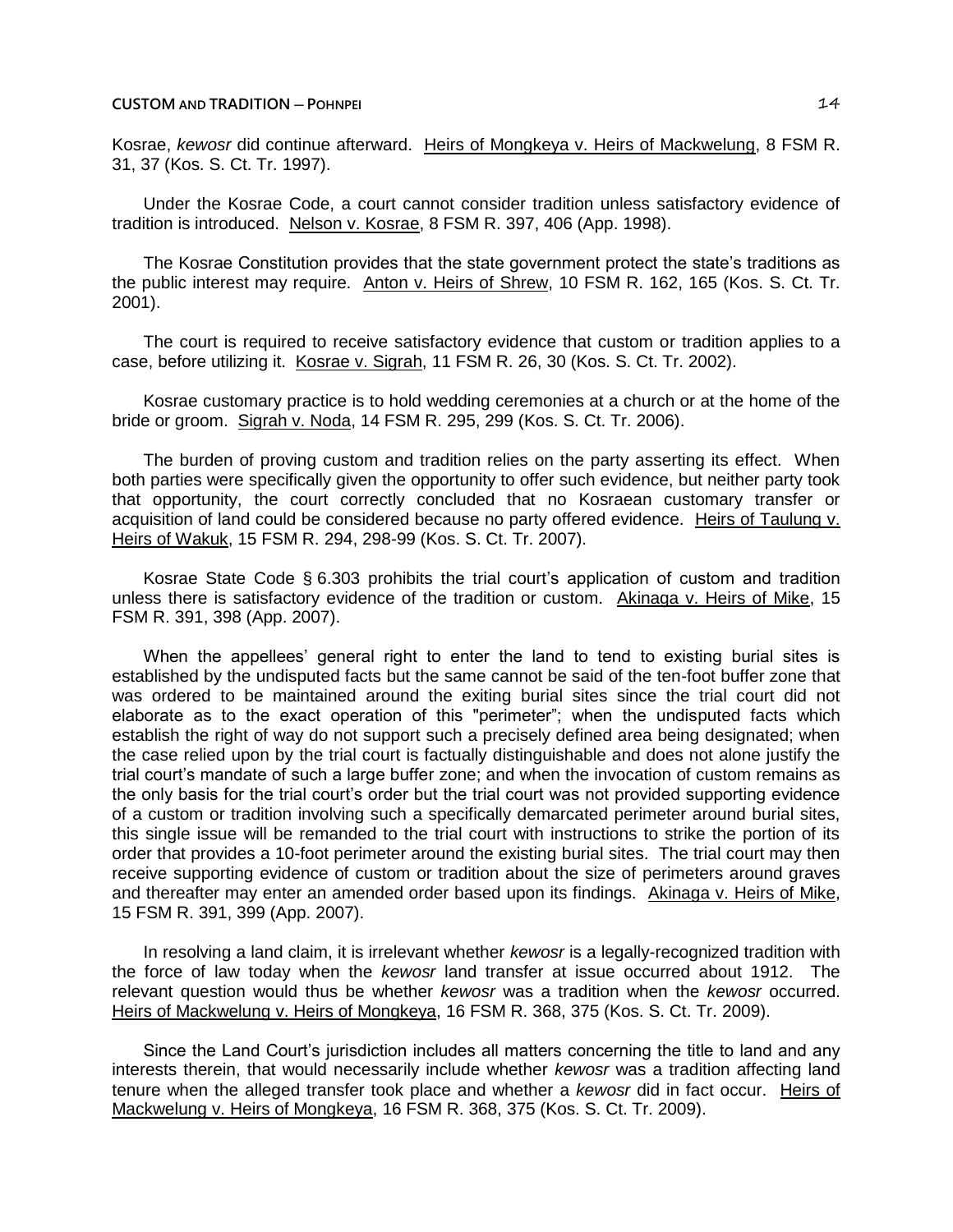# ─ Pohnpei

The court must try to apply the Court Rules of Civil Procedure in a way that is consistent with local customary practice. Hadley v. Board of Trustees, 3 FSM R. 14, 16 (Pon. S. Ct. Tr. 1985).

Judicial decisions, including interpretations of rules of civil procedure, should be consistent with the Constitution and with the Pohnpeian concept of justice. Hadley v. Board of Trustees, 3 FSM R. 14, 16 (Pon. S. Ct. Tr. 1985).

The Pohnpeian custom of "Ke pwurohng omw mwur," according to which one reaps the fruit of one's misdeed, requires the lessor to bear the consequences of his failure to repossess the rented vehicle from the lessee. Phillip v. Aldis, 3 FSM R. 33, 38 (Pon. S. Ct. Tr. 1987).

Customary law takes precedence over the common law, according to Pon. Const. art. 5, § 1; 1 TTC 103; 1 F.S.M.C. 203. Phillip v. Aldis, 3 FSM R. 33, 38 (Pon. S. Ct. Tr. 1987).

The Pohnpei Supreme Court may look to Pohnpeian customs and concepts of justice when there are no statutes governing the subject matter, but it may also draw from common law concepts when they are appropriate. Koike v. Ponape Rock Products, Inc., 3 FSM R. 57, 64 (Pon. S. Ct. Tr. 1986).

The common Pohnpeian custom of assisting a person in need should not be dispensed with in order to allow the defense of contributory negligence or assumption of risk to be raised. Koike v. Ponape Rock Products, Inc., 3 FSM R. 57, 67 (Pon. S. Ct. Tr. 1986).

According to the Pohnpeian view of civil wrongs, if one damages another's property, he must repair or replace it; if one injures another person, he must apologize and provide assistance to the injured person and his family; if one kills another person, he must provide the assistance that the victim would have provided and may have to offer another person to take the place of victim in his family. Koike v. Ponape Rock Products, Inc., 3 FSM R. 57, 70-71 (Pon. S. Ct. Tr. 1986).

The Pohnpei Supreme Court declines to adopt the "collateral source" rule, according to which alternative sources of income available to a victim are not allowed to be deducted from the amount the negligent party owes, because it does not want to discourage customary forms of family restitution. Koike v. Ponape Rock Products, Inc., 3 FSM R. 57, 74 (Pon. S. Ct. Tr. 1986).

Under Pohnpeian state law after confirmation of a customary separation or divorce under 39 TTC 5, the court may order custody and child support under 39 TTC 103. Pernet v. Aflague, 4 FSM R. 222, 225 (Pon. 1990).

Although under historical Pohnpeian customary law only the husband had rights over the children of the marriage, now both parents have rights and responsibilities in connection with a marriage and the court should take this into consideration in determining child custody rights and support payment obligations in cases of customary divorce. Pernet v. Aflague, 4 FSM R. 222, 225 (Pon. 1990).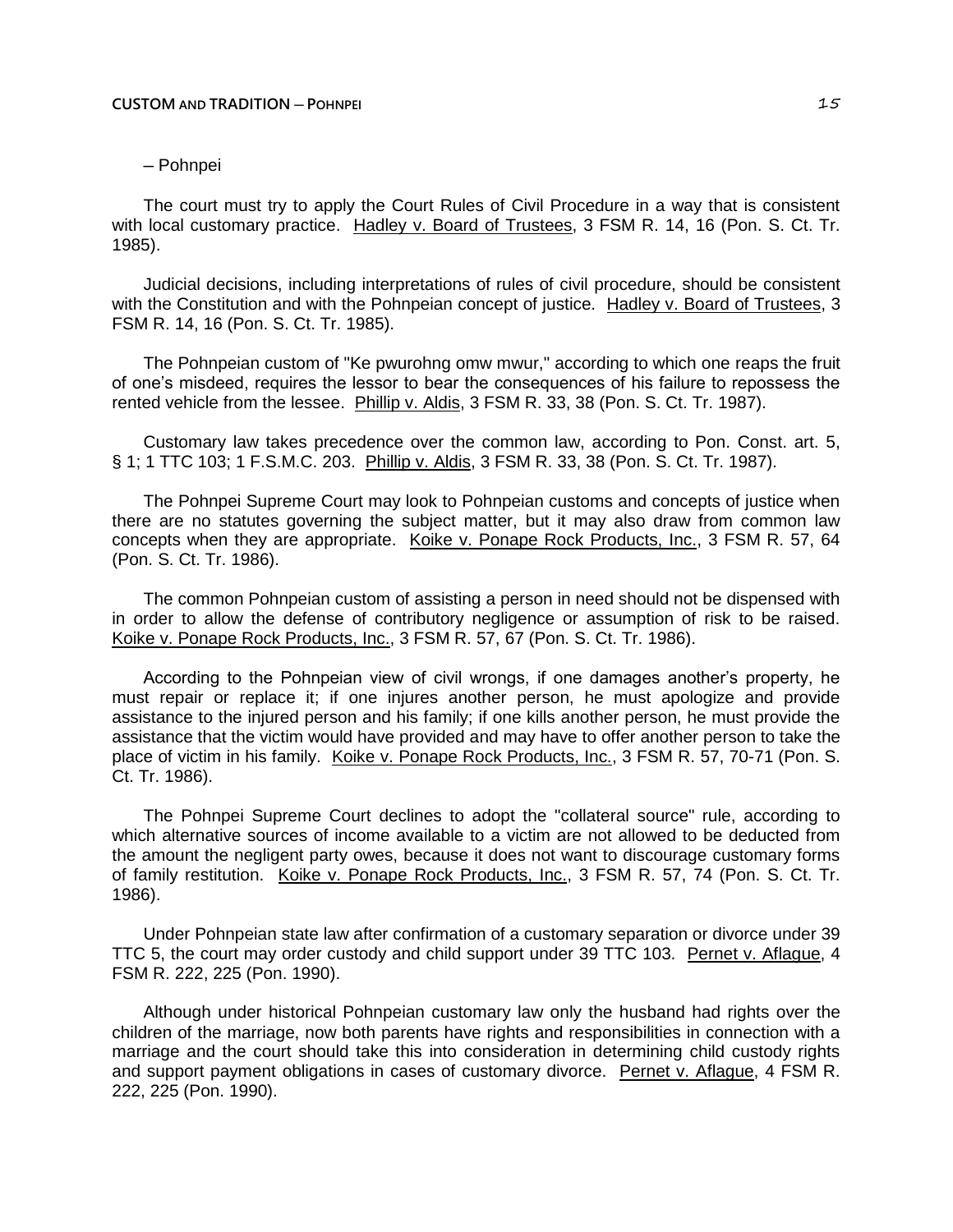The doctrine of comparative negligence is more consistent with life in Pohnpei in that the doctrine recognizes that injuries and damages are often caused through a combination of errors and misjudgments by more than one person. Nothing in Pohnpei custom absolves a party who caused injury to another from the customary obligations of apology and reconciliation because the injured party's negligence contributed to the injury. Alfons v. Edwin, 5 FSM R. 238, 242 (Pon. 1991).

The Pohnpei court system has to be extra cautious applying the foreignly developed concepts of criminal justice into its own, so that in adopting or applying such concepts it does so without doing injustice to Pohnpeian culture and traditional values. Pohnpei v. Weilbacher, 5 FSM R. 431, 449 (Pon. S. Ct. Tr. 1992).

The Pohnpeian customary practice of quickly resolving conflict resulting from the commission of an act is closely related to, if not the counterpart of the Western concept of a speedy trial. Pohnpei v. Weilbacher, 5 FSM R. 431, 450 (Pon. S. Ct. Tr. 1992).

Should Pohnpeian custom and tradition not be determinative, the FSM Supreme Court will look to its earlier holding and decisions of United States courts for guidance as to relevant common law tort principles, and will evaluate the persuasiveness of the reasoning in these decisions against the background of pertinent aspects of Micronesian society and culture in Pohnpei. Mauricio v. Phoenix of Micronesia, Inc., 8 FSM R. 248, 253 (Pon. 1998).

Although under Pohnpeian custom it is inappropriate for a parent, or an individual who stands in the place of a parent, to see his daughter come home late at night with a boyfriend, it is not a corollary that that person is justified under custom in inflicting a battery on the boyfriend, or damaging car he is driving. Elymore v. Walter, 9 FSM R. 450, 456 (Pon. 2000).

When there was no evidence to suggest that a parent's customary privilege to discipline ran beyond the daughter to encompass her boyfriend as well, when there was no evidence to suggest that when the boyfriend dropped the daughter off he was threatening or in any other way posing a danger of physical harm to her such that the parent was entitled to inflict a battery upon the boyfriend in order to defend the daughter as he may have been obligated to do under custom, and when there was no evidence that under custom a parent could attack the car driven by the daughter's boyfriend with the baseball bat as a way of demonstrating his displeasure with the boyfriend for his role in keeping her out late, and in dropping her off under circumstances where he would see them together, Pohnpeian custom does not constitute a defense to either the battery or property damage claims. Elymore v. Walter, 9 FSM R. 450, 456 (Pon. 2000).

The people of Pohnpei's traditional and customary rights to freely navigate the reef, engage in subsistence fishing in that area, and control the use of and materials in that marine environment is recognized in  $67$  TTC  $2(1)(e)$ , in the FSM Constitution, and the Pohnpei Constitution. Pohnpei v. KSVI No. 3, 10 FSM R. 53, 66 (Pon. 2001).

The construction of a multistory building using imported technology is not imbued with Pohnpeian custom and tradition so as to lend itself to an analysis in those terms. Amayo v. MJ Co., 10 FSM R. 371, 384 (Pon. 2001).

Customary law takes precedence over the common law. Louis v. FSM Social Sec. Admin.,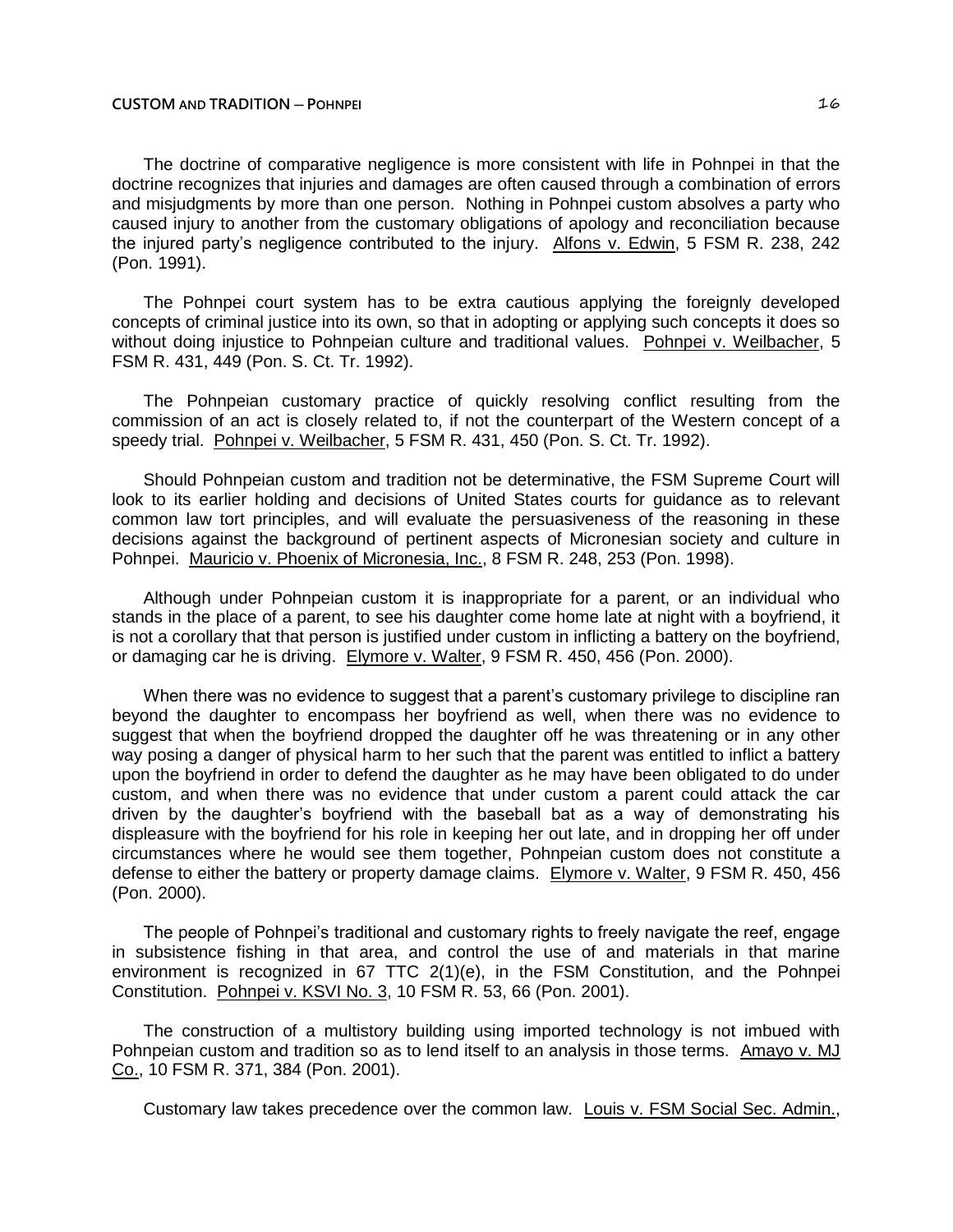### **CUSTOM AND TRADITION ─ POHNPEI** 17

20 FSM R. 268, 272 n.3 (Pon. 2015).

Customary marriage is based on a flexible standard and is not established by a single test or a defined set of parameters because the solemnization of a customary marriage can take many forms. Louis v. FSM Social Sec. Admin., 20 FSM R. 268, 273 (Pon. 2015).

In a civil case, the party advancing Pohnpeian customary practice or law must establish, by a preponderance of the evidence, the relevant custom and tradition. Mwoalen Wahu Ileile en Pohnpei v. Peterson, 20 FSM R. 632, 640 (Pon. 2016).

The court recognizes the customary and traditional rights of municipalities, clans, families, and individuals to control the use of, or material in, marine areas below the ordinary high watermark and otherwise engage in the harvesting of fish and other marine resources from reef areas, but any traditional and customary right to control the use of, or material in, marine areas below the ordinary high watermark is subject to, and limited by, the inherent rights of the Pohnpei Public Lands Trust as the owner of such marine areas. Accordingly, the Mwoalen Wahu does not have standing on the basis that there exists a customary law that gives the traditional leaders the right to control the use of marine areas in their respective municipalities. Mwoalen Wahu Ileile en Pohnpei v. Peterson, 20 FSM R. 632, 641-42 & n.1 (Pon. 2016).

The Pohnpei Constitution provides protection for custom and tradition, and mandates that the Pohnpei government shall respect and protect the customs and traditions of Pohnpei. Mwoalen Wahu Ileile en Pohnpei v. Peterson, 20 FSM R. 632, 642 (Pon. 2016).

To the extent a claimed customary right is still in effect, the Mwoalen Wahu members have a legal right under the Pohnpei Constitution to institute legal proceedings in order to protect their constitutionally protected interests. Mwoalen Wahu Ileile en Pohnpei v. Peterson, 20 FSM R. 632, 642 (Pon. 2016).

In order to be protected by the Pohnpei Constitution, the customary law must still exist. Custom is a practice that by its common adoption and long, unvarying habit has come to have the force of law. Mwoalen Wahu Ileile en Pohnpei v. Peterson, 20 FSM R. 632, 642 (Pon. 2016).

The traditional and customary right of the Nahnmwarki of each established municipality of Pohnpei to receive offerings from their respective subjects is firmly established in history and still widely known and peacefully accepted by the citizens of Pohnpei, thereby making it a judicially noticeable fact. Mwoalen Wahu Ileile en Pohnpei v. Peterson, 20 FSM R. 632, 643 (Pon. 2016).

Even assuming *arguendo* that wide recognition and practice of the custom has disappeared so as to preclude judicial notice of its existence, testimony given by the Iso Nahnken of Nett provides a sufficient basis to conclude that the custom is still practiced today when he testified that the custom is still practiced and the defendants failed to sufficiently rebut that testimony and a conclusory argument to the contrary was not evidence. Mwoalen Wahu Ileile en Pohnpei v. Peterson, 20 FSM R. 632, 643 (Pon. 2016).

The custom that Mwoalen Wahu members receive from their constituents various marine life that inhabit Pohnpei waters, allegedly threatened by the proposed harvesting scheme, remains an active customary law. Mwoalen Wahu Ileile en Pohnpei v. Peterson, 20 FSM R.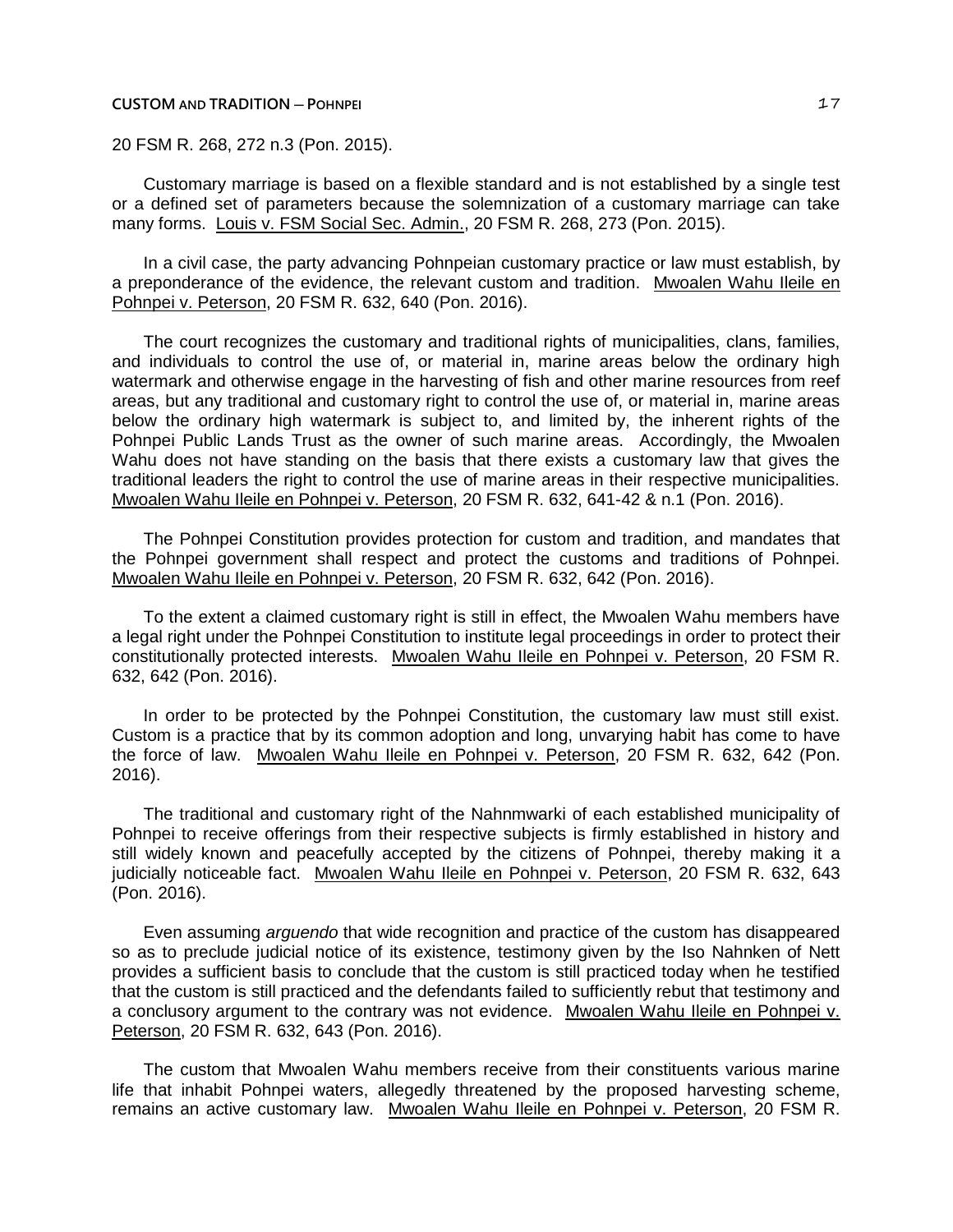#### **CUSTOM AND TRADITION ─ YAP** 18

## 632, 643 (Pon. 2016).

The custom that Mwoalen Wahu members receive from their constituents various marine life that inhabit Pohnpei waters, allegedly threatened by the proposed harvesting scheme, remains an active customary law. Mwoalen Wahu Ileile en Pohnpei v. Peterson, 20 FSM R. 632, 643 (Pon. 2016).

# ─ Yap

Since under Yapese custom a daughter in her adult years may be expected to provide certain services for her mother, the loss of such customary services should be considered in calculating the mother's pecuniary injury resulting from her daughter's death. Leeruw v. FSM, 4 FSM R. 350, 365 (Yap 1990).

Given that a 19-year old daughter is considered a child under Yapese custom, that the decedent was a 19-year old daughter who up to the time of her death continued to live with her parents in Yap and to perform those household chores expected under custom of young female persons within families in Yap, and that the parents were accompanying their daughter en route to obtain medical services when she died, the daughter was a child within the meaning of 6 F.S.M.C. 503. Leeruw v. FSM, 4 FSM R. 350, 366 (Yap 1990).

Under Yap traditional rights and ownership of natural resources and marine areas inside the Yap fringing reef – the rights to use and exploit, to the exclusion of all others, the marine resources of particular areas of the submerged lands inside the fringing reef around Yap – stem from a concept called a *tabinaw*. A *tabinaw* entails rights, duties and obligations for its members, and includes families and households. But a *tabinaw* is more than a concept. A *tabinaw* includes an estate in identifiable land and specific areas within the Yap fringing reef within which a *tabinaw* member can exploit the marine resources. A *tabinaw* member can only exploit marine resources in the marine area that appertains to his *tabinaw*. Each village includes a number of *tabinaw*. People of Rull ex rel. Ruepong v. M/V Kyowa Violet, 14 FSM R. 403, 415 (Yap 2006).

Under Yap traditional rights and ownership of natural resources and marine areas inside the Yap fringing reef – the rights to use and exploit, to the exclusion of all others, the marine resources of particular areas of the submerged lands inside the fringing reef around Yap – stem from a concept called a *tabinaw*. A *tabinaw* entails rights, duties and obligations for its members, and includes families and households. But a *tabinaw* is more than a concept. A *tabinaw* includes an estate in identifiable land and specific areas within the Yap fringing reef within which a *tabinaw* member can exploit the marine resources. A *tabinaw* member can only exploit marine resources in the marine area that appertains to his *tabinaw*. Each village includes a number of *tabinaw*. People of Weloy ex rel. Pong v. M/V CEC Ace, 15 FSM R. 151, 157 (Yap 2007).

Under Yap traditional rights and ownership of natural resources and marine areas inside the Yap fringing reef – the rights to use and exploit, to the exclusion of all others, the marine resources of particular areas of the submerged lands inside the Yap fringing reef – stem from a concept called a *tabinaw*. A *tabinaw* entails rights, duties and obligations for its members, and includes families and households. But a *tabinaw* is more than a concept. A *tabinaw* includes an estate in identifiable land and specific areas within the Yap fringing reef within which a *tabinaw*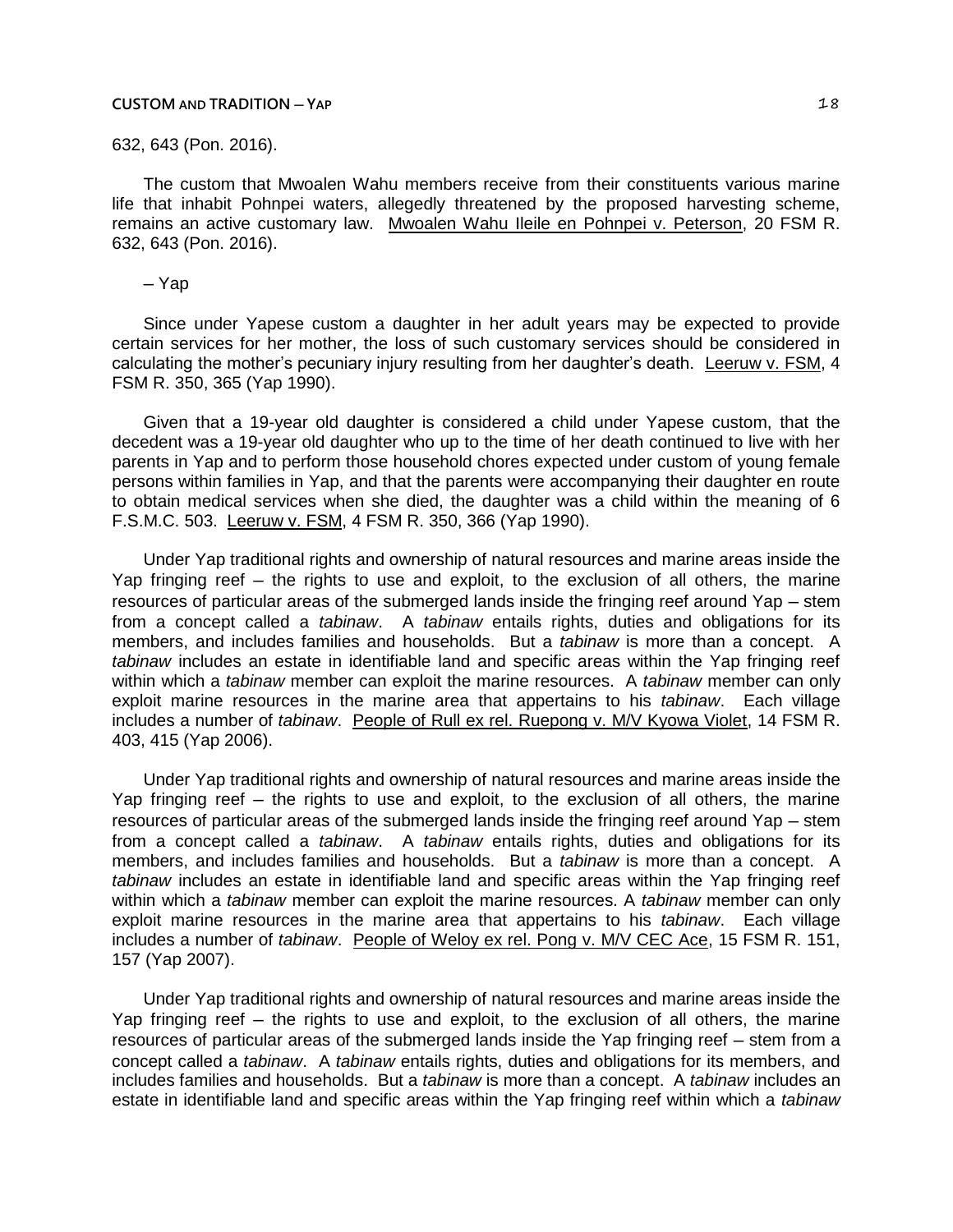## **CUSTOM** AND **TRADITION**  $-\text{YAP}$  **19**

member can exploit the marine resources. A *tabinaw* member can only exploit marine resources in the marine area that appertains to his *tabinaw*. Each village includes a number of *tabinaw*. People of Gilman ex rel. Tamagken v. M/V Nationwide I, 16 FSM R. 34, 38 (Yap 2008).

The court can take judicial notice that the social configuration of the outer islands in the State of Yap differs significantly from the Yap main island (even the vernacular language is significantly different) since it is a fact not subject to reasonable dispute in that it is generally known within the trial court's territorial jurisdiction and since the court's decisions are required to be consistent with the social and geographic configuration of Micronesia. People of Eauripik ex rel. Sarongelfeg v. F/V Teraka No. 168, 18 FSM R. 262, 267 (Yap 2012).

*Tabinaw* are a salient social feature of the main island of Yap, but may not be in Yap's outer islands or on Eauripik. Thus, the failure to mention *tabinaw* membership in the plaintiffs' proposed class definition may not make the class designation indefinite. People of Eauripik ex rel. Sarongelfeg v. F/V Teraka No. 168, 18 FSM R. 262, 267 (Yap 2012).

# CUSTOMS

All aircraft entering FSM ports of entry are subject to immigration inspection, customs inspections, agricultural inspections and quarantines, and other administrative inspections authorized by law. In Chuuk, the Chuuk International Airport is the only port of entry for aircraft. FSM v. Joseph, 9 FSM R. 66, 70 (Chk. 1999).

Customs officers have the right to examine all goods subject to customs control, and it is unlawful to import into the FSM any goods whose use, possession or import is prohibited or contrary to restrictions imposed by the FSM or the state into which the goods are imported. FSM v. Joseph, 9 FSM R. 66, 70 (Chk. 1999).

The Customs Act of 1996 gives the FSM the authority to investigate and perform postaudits of declared CIF values after the release of the goods. Ruben v. FSM, 15 FSM R. 508, 514 (Pon. 2008).

An importer has the responsibility of fully and accurately declaring the value of all dutiable goods. The amount of penalties for understating the value of the imported goods depends on who discovers the understatement and the timing of the discovery in relation to the release of the goods. If the FSM discovers the understatement before the release of the goods, a 100% penalty applies. A 100% penalty also applies if the importer or owner discovers and reports the understatement within 10 days of the release of the goods. A 200% penalty applies in all other cases of understatement. Ruben v. FSM, 15 FSM R. 508, 514 (Pon. 2008).

While the statute is not explicit, instances where a 200% penalty will apply include when the importer or owner discovers and reports the understatement more than 10 days after the release of the goods and when the FSM discovers the understatement anytime after the release of the goods. Ruben v. FSM, 15 FSM R. 508, 514 (Pon. 2008).

The FSM is within its statutory authority to conduct a post-audit investigation after the goods have been released. Ruben v. FSM, 15 FSM R. 508, 514 (Pon. 2008).

Appraisement is just one of the valuation methods set forth in Section 223; there are several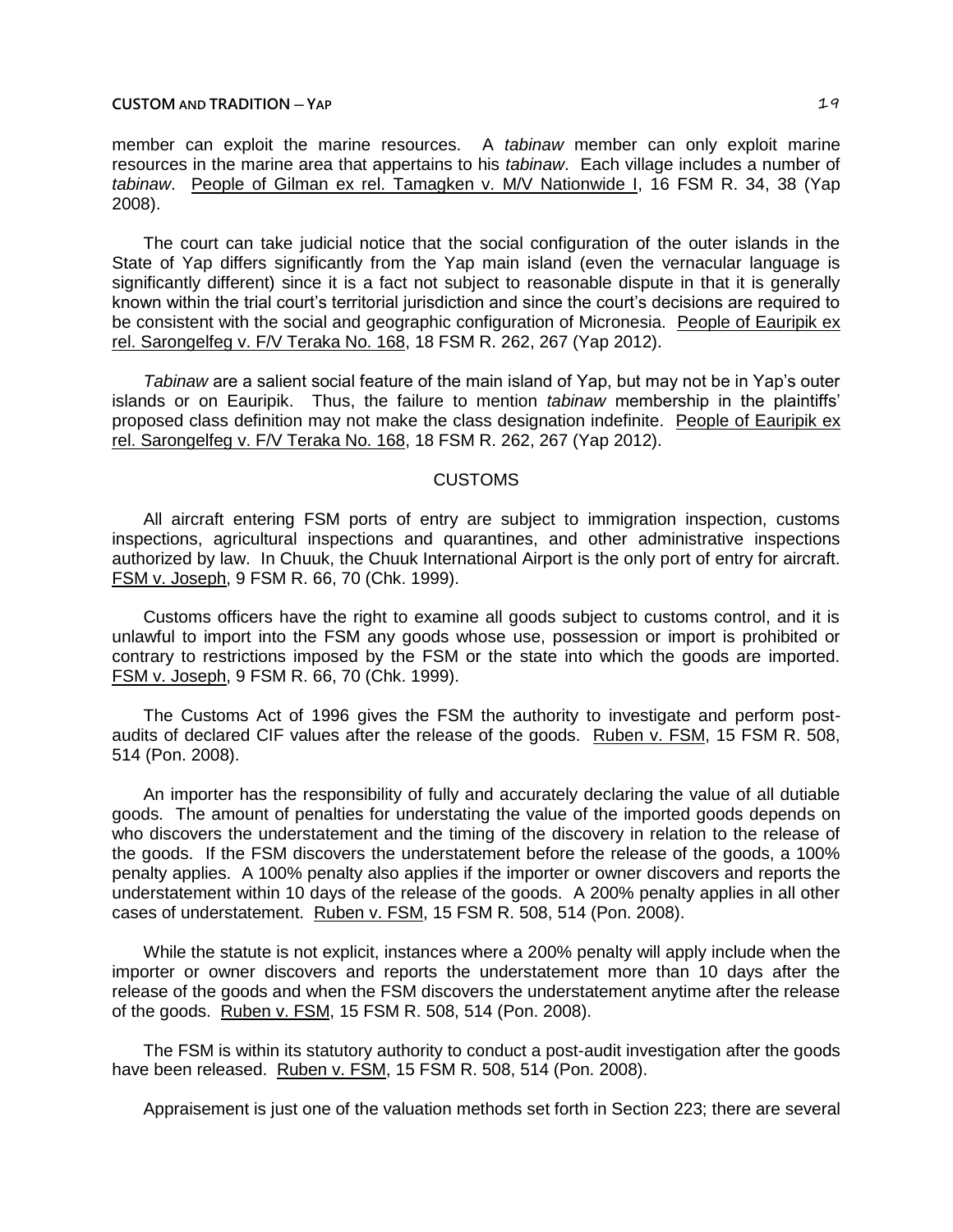## **CUSTOM AND TRADITION ─ YAP** 20

other preferred methods for arriving at an equivalent CIF price when the CIF price cannot be reasonably determined. For instance, an equivalent CIF price can be established through the value of identical goods at the CIF location. Only when all other preferable methods fail to render an equivalent CIF price does the statute permit the use of appraisement to arrive at the CIF price. Ruben v. FSM, 15 FSM R. 508, 516 (Pon. 2008).

Civil penalties and interest for understating the amount of duty due on imported goods cannot be avoided through lack of knowledge, however innocent the importer's lack of knowledge may be. Laxmi Enterprises v. FSM Dep't of Fin. & Admin., 21 FSM R. 601, 603 (Chk. 2018).

Unlike most goods, the customs duty for cigarettes is based on the number of cigarettes imported, not on the imported cigarettes' monetary value. Laxmi Enterprises v. FSM Dep't of Fin. & Admin., 21 FSM R. 601, 603 n.1 (Chk. 2018).